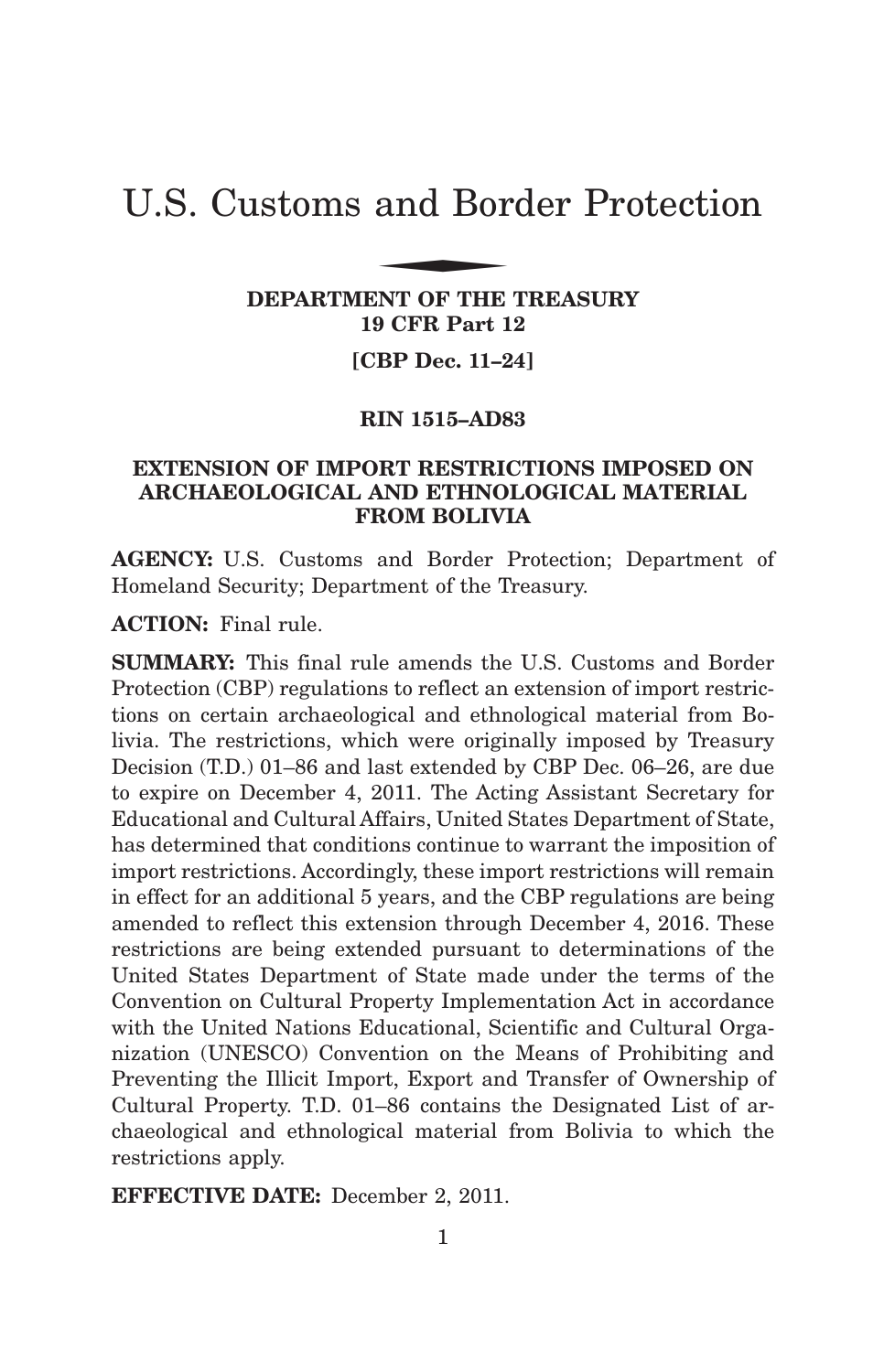**FOR FURTHER INFORMATION CONTACT:** For legal aspects, George F. McCray, Esq., Chief, Cargo Security, Carriers and Immigration Branch, Regulations and Rulings, Office of International Trade, (202) 325–0082. For operational aspects, Michael Craig, Chief, Interagency Requirements Branch, Trade Policy and Programs, Office of International Trade, (202) 863–6558.

## **SUPPLEMENTARY INFORMATION:**

Pursuant to the provisions of the 1970 United Nations Educational, Scientific and Cultural Organization (UNESCO) Convention, codified into U.S. law as the Convention on Cultural Property Implementation Act (Pub. L. 97–446, 19 U.S.C. 2601 *et seq.*), the United States entered into a bilateral agreement with Bolivia on December 4, 2001, concerning the imposition of import restrictions on certain archaeological and ethnological material from Bolivia. On December 7, 2001, the United States Customs Service published Treasury Decision (T.D.) 01–86 in the **Federal Register** (66 FR 63490), which amended 19 CFR 12.104g(a) to reflect the imposition of these restrictions and included a list designating the types of articles covered by the restrictions.

Import restrictions listed in 19 CFR 12.104g(a) are effective for no more than five years beginning on the date on which the agreement enters into force with respect to the United States. This period can be extended for additional periods not to exceed five years if it is determined that the factors which justified the initial agreement still pertain and no cause for suspension of the agreement exists (19 CFR  $12.104g(a)$ .

On August 26, 2011, after reviewing the findings and recommendations of the Cultural Property Advisory Committee, the Acting Assistant Secretary for Educational and Cultural Affairs, United States Department of State, concluding that the cultural heritage of Bolivia continues to be in jeopardy from pillage of certain archaeological and ethnological materials, made the necessary determination to extend the import restrictions for an additional five years. On November 10, 2011, diplomatic notes were exchanged reflecting the extension of those restrictions for an additional five-year period.

Accordingly, CBP is amending 19 CFR 12.104g(a) to reflect the extension of the import restrictions. The Designated List of Archaeological and Ethnological Material from Bolivia covered by these import restrictions is set forth in T.D. 01–86. The Designated List and accompanying image database may also be found at the following Internet Web site address: *http://exchanges.state.gov/heritage/ culprop/blfact.html*.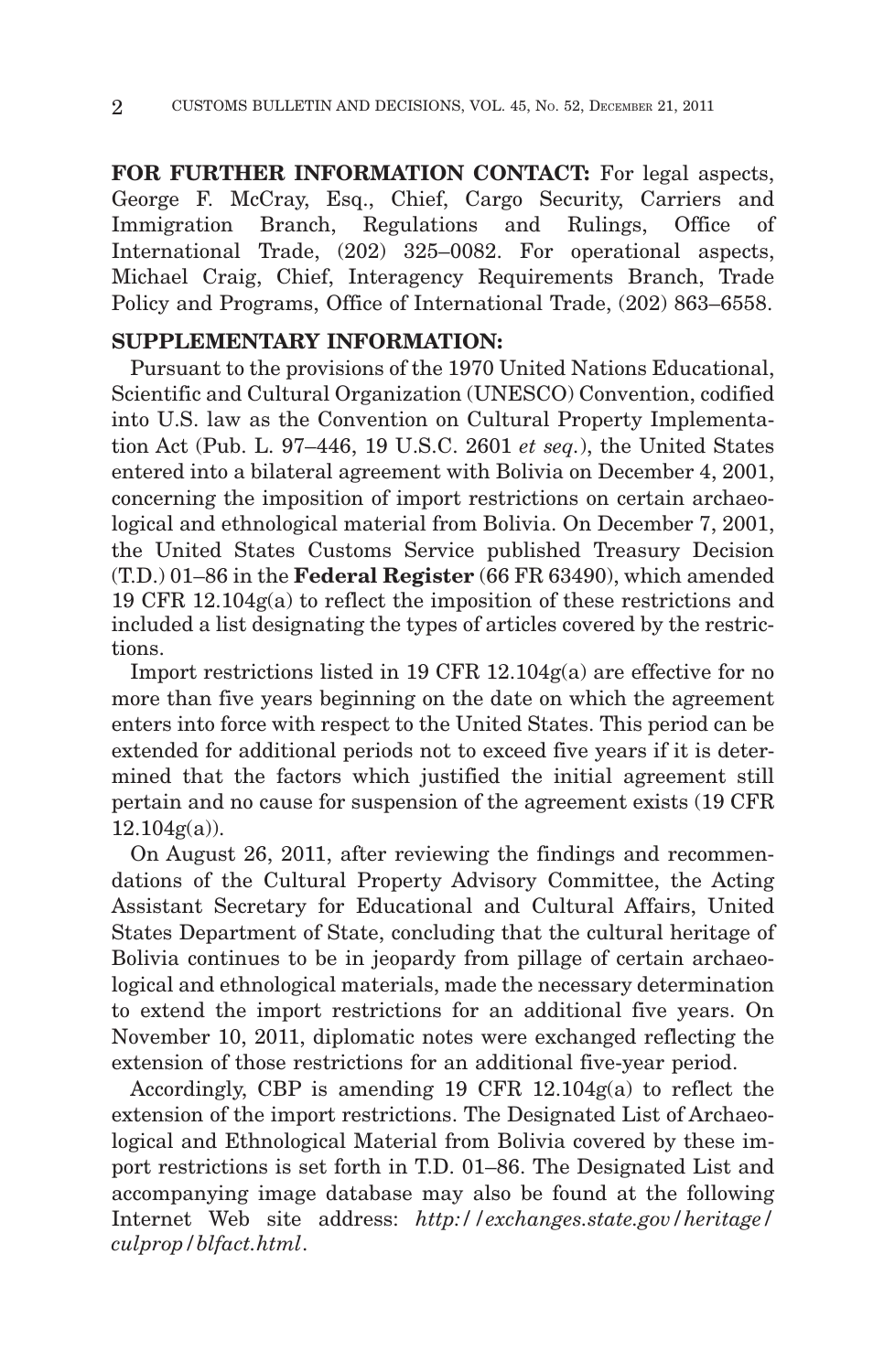The restrictions on the importation of these archaeological and ethnological materials from Bolivia are to continue in effect through December 4, 2016. Importation of such material continues to be restricted unless the conditions set forth in 19 U.S.C. 2606 and 19 CFR 12.104c are met.

#### **Inapplicability of Notice and Delayed Effective Date**

This amendment involves a foreign affairs function of the United States and is, therefore, being made without notice or public procedure under  $5 \text{ U.S.C. } 553(a)(1)$ . For the same reason, a delayed effective date is not required under 5 U.S.C. 553(d)(3).

#### **Regulatory Flexibility Act**

Because no notice of proposed rulemaking is required, the provisions of the Regulatory Flexibility Act (5 U.S.C. 601 *et seq.*) do not apply.

## **Executive Order 12866**

Because this rule involves a foreign affairs function of the United States, it is not subject to Executive Order 12866.

#### **Signing Authority**

This regulation is being issued in accordance with 19 CFR  $0.1(a)(1)$ .

## **List of Subjects in 19 CFR Part 12**

Cultural property, Customs duties and inspection, Imports, Prohibited merchandise.

#### **Amendment to the CBP Regulations**

For the reasons set forth above, part 12 of Title 19 of the Code of Federal Regulations (19 CFR part 12), is amended as set forth below:

## **PART 12—SPECIAL CLASSES OF MERCHANDISE**

■ 1. The general authority citation for part 12 and the specific authority citation for § 12.104g continue to read as follows:

**Authority:** 5 U.S.C. 301; 19 U.S.C. 66, 1202 (General Note 3(i), Harmonized Tariff Schedule of the United States (HTSUS)), 1624; \*\*\*\*\*

Sections 12.104 through 12.104i also issued under 19 U.S.C. 2612; \*\*\*\*\*

 $\blacksquare$  2. In § 12.104g, paragraph (a), the table is amended in the entry for Bolivia by removing the words "extended by CBP Dec. 06–26" in the column headed ''Decision No.'' and adding in their place the words ''extended by CBP Dec. 11–24''.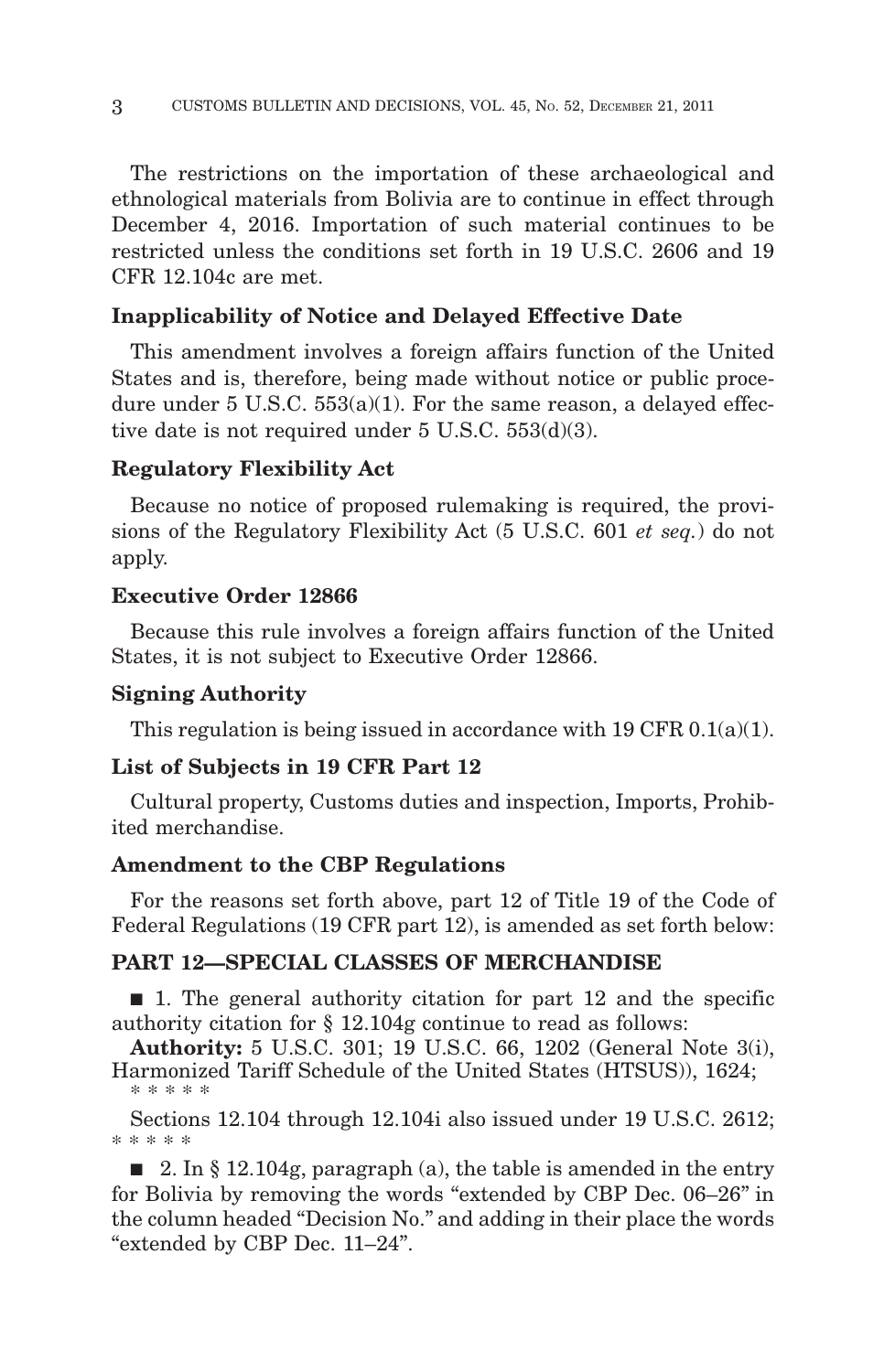Dated: November 28, 2011.

ALAN D. BERSIN, *Commissioner, U.S. Customs and Border Protection.* TIMOTHY E. SKUD. *Deputy Assistant Secretary of the Treasury.* U.S. Customs<br>TIMC<br>Depi<br>Secretar<br>Register, Decemb<br>NAMI OF TILE

[Published in the Federal Register, December 1, 2011 (76 FR 74690)]

# **DEPARTMENT OF THE TREASURY 19 CFR Part 12**

**[CBP Dec. 11–25]**

## **RIN 1515–AD84**

# **IMPORT RESTRICTIONS IMPOSED ON CERTAIN ARCHAEOLOGICAL AND ETHNOLOGICAL MATERIAL FROM GREECE**

**AGENCY:** U.S. Customs and Border Protection, Department of Homeland Security; Department of the Treasury.

**ACTION:** Final rule.

**SUMMARY:** This final rule amends the U.S. Customs and Border Protection (CBP) regulations to reflect the imposition of import restrictions on certain archaeological and ethnological material from the Hellenic Republic (Greece). These restrictions are being imposed pursuant to an agreement between the United States and Greece that has been entered into under the authority of the Convention on Cultural Property Implementation Act in accordance with the United Nations Educational, Scientific and Cultural Organization (UNESCO) Convention on the Means of Prohibiting and Preventing the Illicit Import, Export and Transfer of Ownership of Cultural Property. The final rule amends CBP regulations by adding Greece to the list of countries for which a bilateral agreement has been entered into for imposing cultural property import restrictions. The final rule also contains the designated list that describes the types of archaeological and ethnological articles to which the restrictions apply.

**EFFECTIVE DATE:** December 1, 2011.

**FOR FURTHER INFORMATION CONTACT:** For legal aspects, George Frederick McCray, Esq., Chief, Cargo Security, Carriers &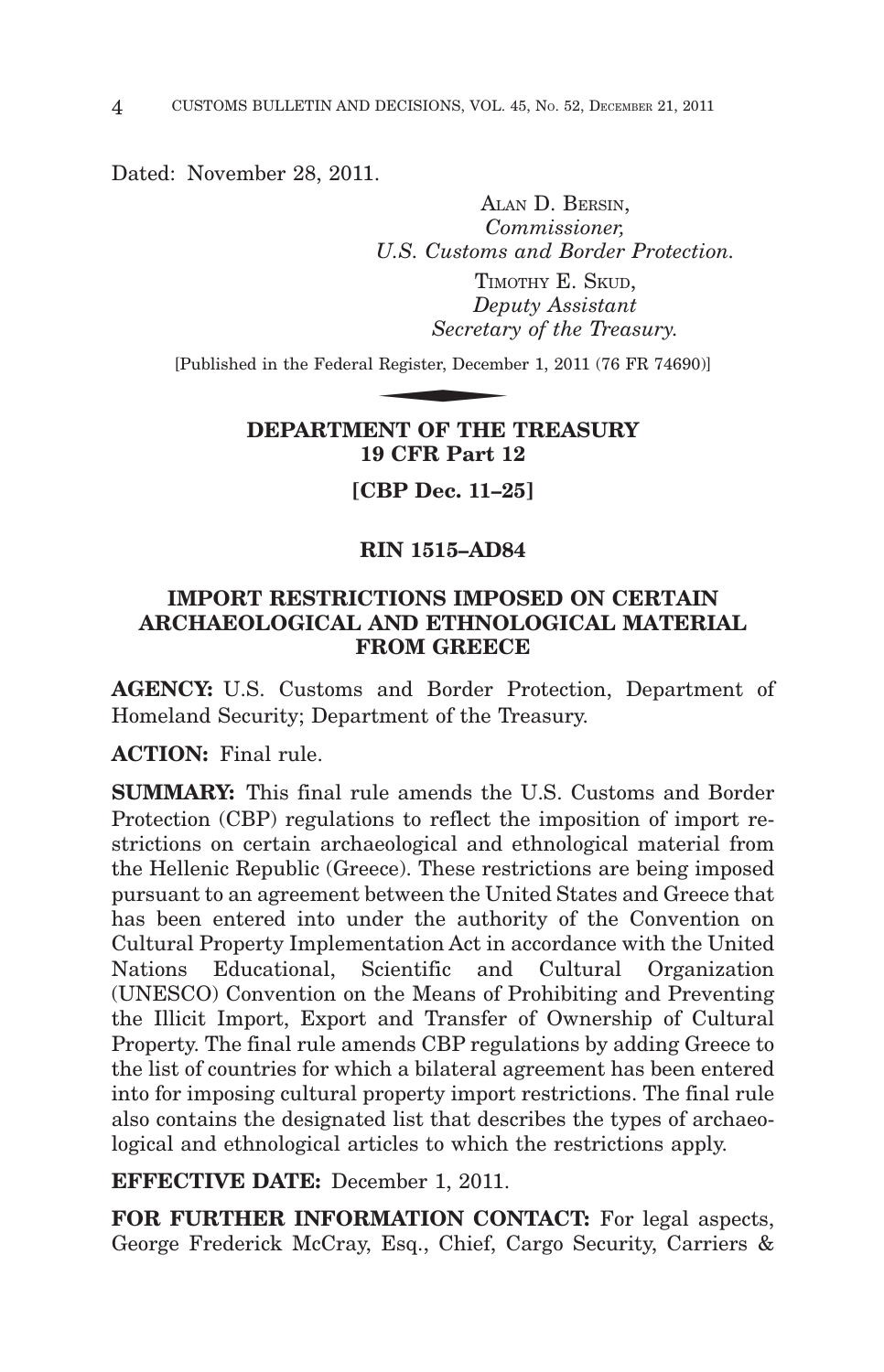Immigration Branch, Regulations and Rulings, Office of International Trade, (202) 325–0082. For operational aspects: Michael Craig, Chief, Interagency Requirements Branch, Trade Policy and Programs, Office of International Trade, (202) 863–6558.

## **SUPPLEMENTARY INFORMATION:**

#### **Background**

The value of cultural property, whether archaeological or ethnological in nature, is immeasurable. Such items often constitute the very essence of a society and convey important information concerning a people's origin, history, and traditional setting. The importance and popularity of such items regrettably makes them targets of theft, encourages clandestine looting of archaeological sites, and results in their illegal export and import.

The United States shares in the international concern for the need to protect endangered cultural property. The appearance in the United States of stolen or illegally exported artifacts from other countries where there has been pillage has, on occasion, strained our foreign and cultural relations. This situation, combined with the concerns of museum, archaeological, and scholarly communities, was recognized by the President and Congress. It became apparent that it was in the national interest for the United States to join with other countries to control illegal trafficking of such articles in international commerce.

The United States joined international efforts and actively participated in deliberations resulting in the 1970 United Nations Educational, Scientific and Cultural Organization (UNESCO) Convention on the Means of Prohibiting and Preventing the Illicit Import, Export and Transfer of Ownership of Cultural Property (823 U.N.T.S. 231 (1972)). U.S. acceptance of the 1970 UNESCO Convention was codified into U.S. law as the "Convention on Cultural Property Implementation Act'' (Pub. L. 97–446, 19 U.S.C. 2601 *et seq.*) (the Act). This was done to promote U.S. leadership in achieving greater international cooperation towards preserving cultural treasures that are of importance to the nations from where they originate and contribute to greater international understanding of our common heritage.

Since the Act entered into force, import restrictions have been imposed on the archaeological and ethnological materials of a number of signatory nations. These restrictions have been imposed as a result of requests for protection received from those nations. More information on import restrictions can be found on the International Cultural Property Protection Web site (*http://exchanges.state.gov/heritage/ culprop.html*).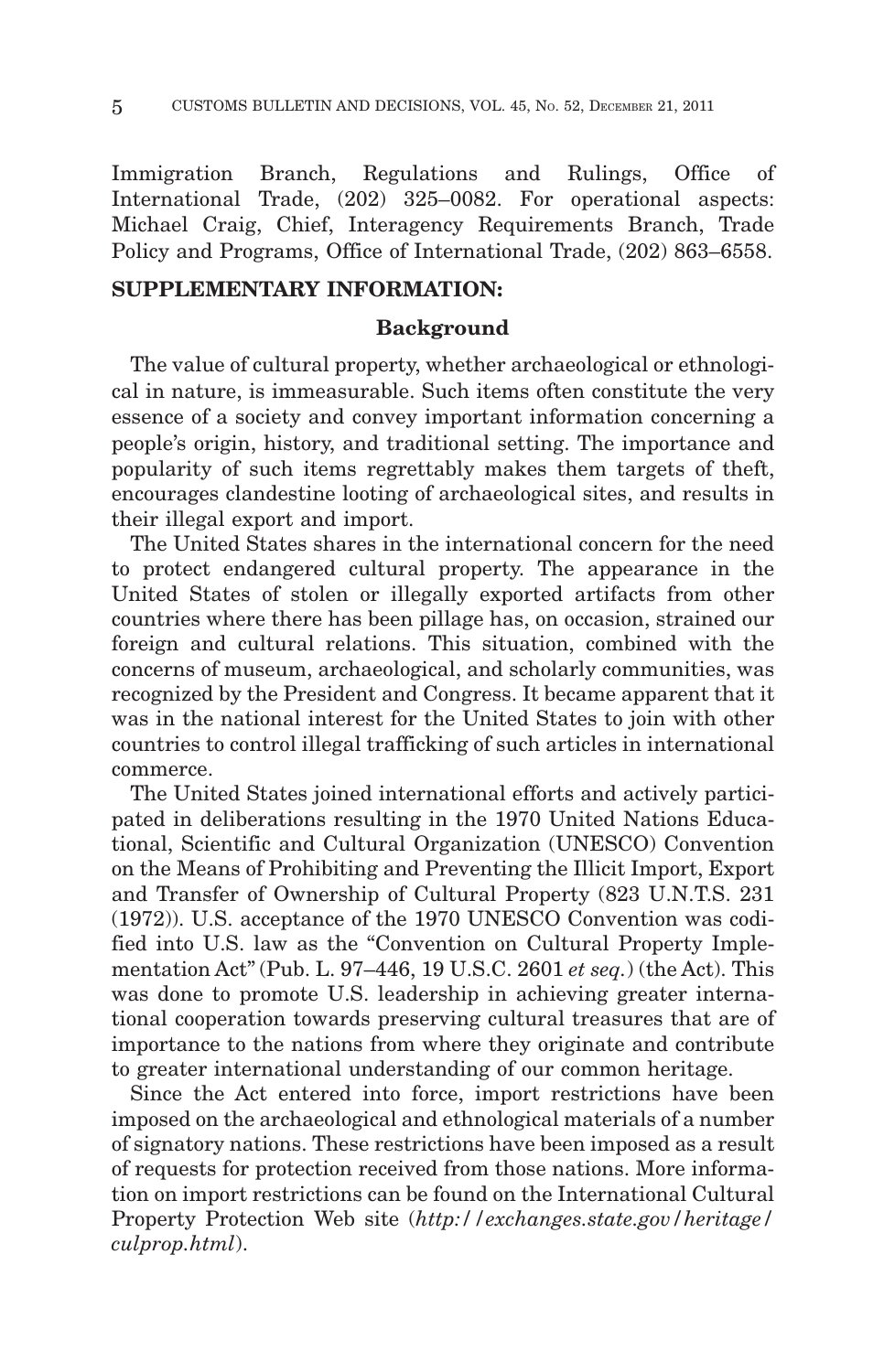This document announces that import restrictions are now being imposed on certain archaeological and ethnological materials from Greece.

#### **Determinations**

Under 19 U.S.C. 2602(a)(1), the United States must make certain determinations before entering into an agreement to impose import restrictions under 19 U.S.C.  $2602(a)(2)$ . On July 12, 2011, the Assistant Secretary for Educational and Cultural Affairs, Department of State, made the determinations required under the statute with respect to certain archaeological materials originating in Greece that are described in the designated list set forth below in this document. These determinations include the following: (1) That the cultural patrimony of Greece is in jeopardy from the pillage of archaeological materials representing Greece's cultural heritage from the Upper Paleolithic (beginning approximately 20,000 B.C.) through the 15th century A.D. and ecclesiastical ethnological material representing Greece's Byzantine culture (approximately the 4th century through the 15th century A.D.) (19 U.S.C. 2602(a)(1)(A)); (2) that the Greek government has taken measures consistent with the Convention to protect its cultural patrimony  $(19 \text{ U.S.C. } 2602(a)(1)(B))$ ;  $(3)$  that import restrictions imposed by the United States would be of substantial benefit in deterring a serious situation of pillage and remedies less drastic are not available (19 U.S.C.  $2602(a)(1)(C)$ ); and (4) that the application of import restrictions as set forth in this final rule is consistent with the general interests of the international community in the interchange of cultural property among nations for scientific, cultural, and educational purposes  $(19 \text{ U.S.C. } 2602(a)(1)(D))$ . The Assistant Secretary also found that the materials described in the determinations meet the statutory definition of ''archaeological or ethnological material of the state party'' (19 U.S.C. 2601(2)).

#### **The Agreement**

On July 17, 2011, the United States and Greece entered into a bilateral agreement pursuant to the provisions of 19 U.S.C.  $2602(a)(2)$ . Following completion of all internal legal requirements by the governments of Greece and the United States, the agreement entered into force on November 21, 2011, with the exchange of diplomatic notes. The agreement enables the promulgation of import restrictions on certain archaeological materials representing Greece's cultural heritage from the Upper Paleolithic (beginning approximately 20,000 B.C.) through the 15th century A.D. and ecclesiastical ethnological material representing Greece's Byzantine culture (approximately the 4th century through the 15th century A.D.) In this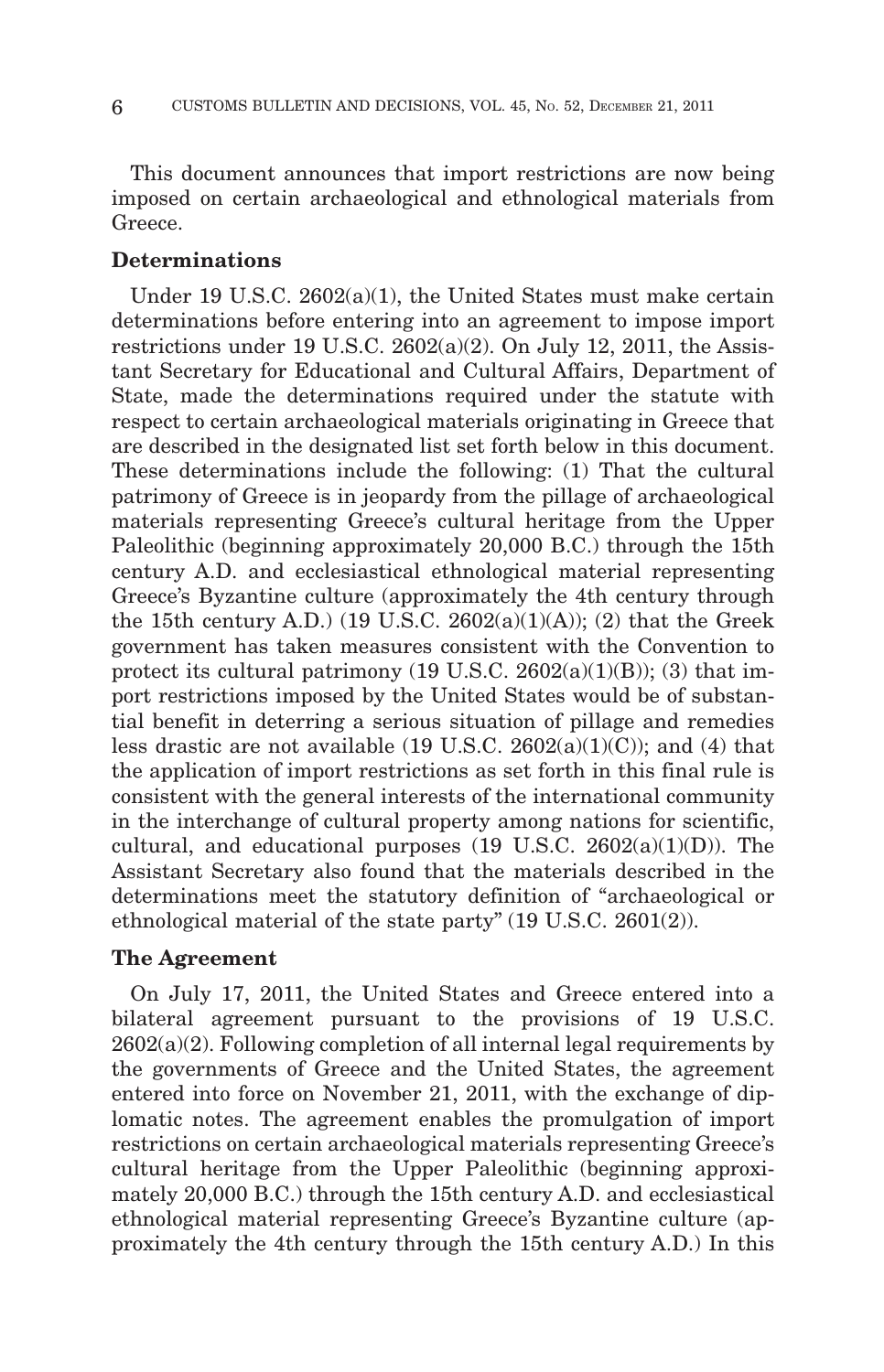document, CBP announces that import restrictions are now being imposed on certain archaeological and ethnological materials from Greece for a period of 5 years from the date the bilateral agreement between the United States and Greece entered into force. Accordingly, CBP is amending 19 CFR 12.104g(a) to reflect this imposition of import restrictions.

A list of the categories of archaeological and ethnological materials subject to the import restrictions (the Designated List) is set forth later in this document.

## **Restrictions and Amendment to the Regulations**

In accordance with the Agreement, importation of materials designated below are subject to the restrictions of 19 U.S.C. 2606 and § 12.104g(a) of the Customs and Border Protection (CBP) regulations  $(19 \text{ CFR } 12.104 \text{g(a)})$  and will be restricted from entry into the United States unless the conditions set forth in 19 U.S.C. 2606 and § 12.104c of the regulations (19 CFR 12.104c) are met. CBP is amending  $\S$  $12.104g(a)$  of the CBP regulations (19 CFR 12.104g(a)) to indicate that these import restrictions have been imposed.

# **Designated List of Material Encompassed in Import Restrictions**

The bilateral agreement between the United States and Greece includes, but is not limited to, the categories of objects described in the designated list set forth below. These categories of objects are subject to the import restrictions set forth above, in accordance with the above explained applicable law and the regulation amended in this document (19 CFR 12.104 $(g)(a)$ ). The import restrictions cover complete objects and fragments thereof.

#### **I. Archaeological Material**

The archaeological materials represent the following periods, styles, and cultures: Upper Paleolithic, Neolithic, Minoan, Cycladic, Helladic, Mycenaean, Submycenaean, Geometric, Orientalizing, Archaic, Classical, Hellenistic, Roman, and Byzantine.

#### *A. Stone*

#### 1. Sculpture

a. *Architectural Elements*—In marble, limestone, gypsum, and other kinds of stone. Types include acroterion, antefix, architrave, base, capital, caryatid, coffer, column, crowning, fountain, frieze,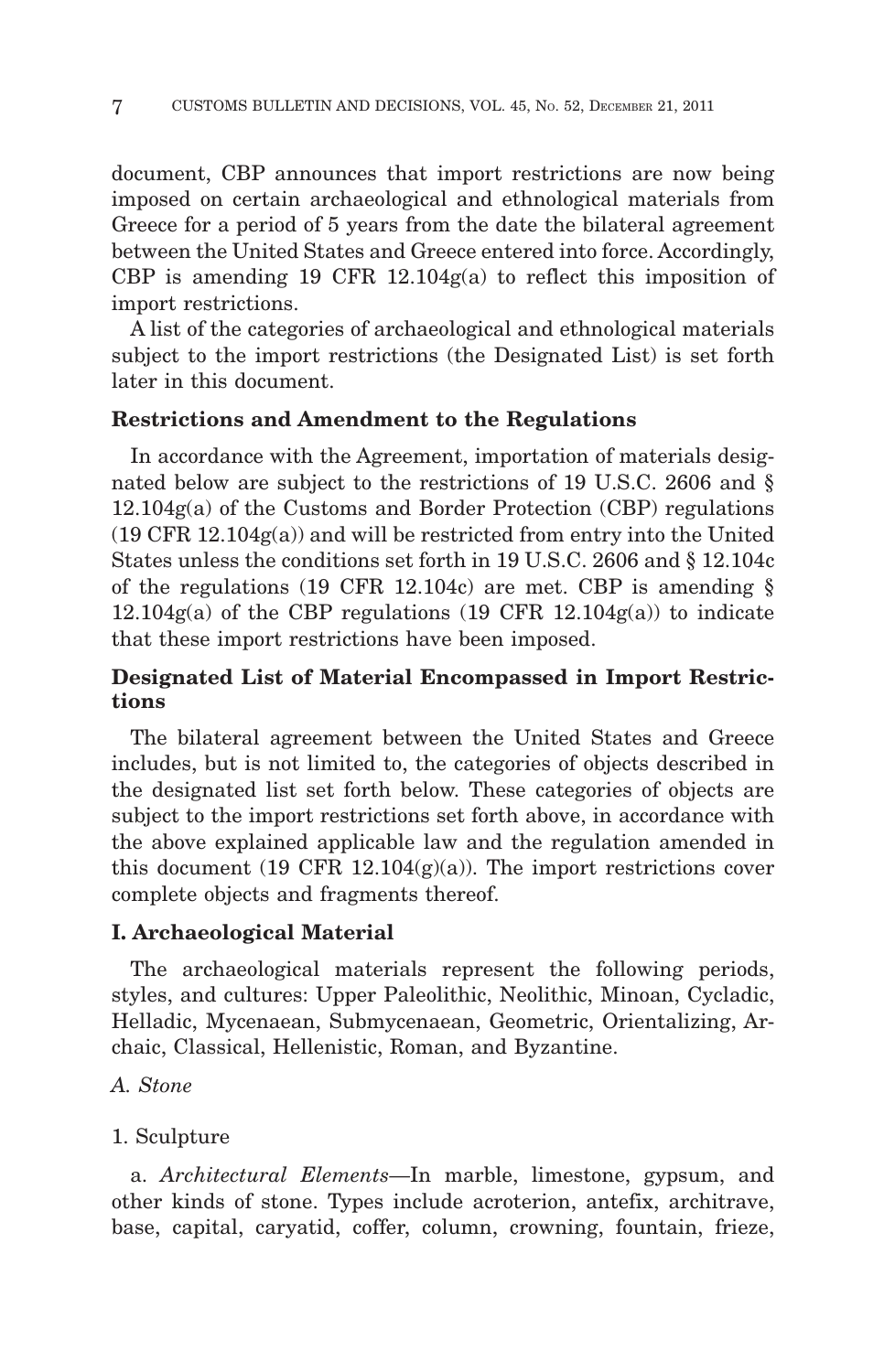pediment, pilaster, mask, metope, mosaic and inlay, jamb, tile, triglyph, tympanum, basin, wellhead. Approximate date: 3rd millennium B.C. to 15th century A.D.

b. *Monuments*—In marble, limestone, and other kinds of stone. Types include menhir, "horns of consecration," votive statues, funerary and votive stelae, and bases and base revetments. These may be painted, carved with relief sculpture, and/or carry dedicatory or funerary inscriptions. Approximate date: 3rd millennium B.C. to 15th century A.D.

c. *Sarcophagi*—In marble, limestone, and other kinds of stone. Some have figural scenes painted on them, others have figural scenes carved in relief, and some just have decorative moldings. Approximate date: 3rd millennium B.C. to 15th century A.D.

d. *Large Statuary*—Primarily in marble, also in limestone and sandstone, including fragments of statues. Subject matter includes human and animal figures and groups of figures in the round. Common types are large-scale, free-standing statuary from approximately 1 m to 2.5 m in height and life-size busts (head and shoulders of an individual). The style may be naturalistic, as in the Classical Period, highly stylized, as in the Bronze Age culture of the Cyclades, or somewhere in between. Approximate date: 4th millennium B.C. to 15th century A.D.

e. *Small Statuary and Figurines*—In marble and other stone. Subject matter includes human and animal figures and groups of figures in the round. These range from approximately 10 cm to 1 m in height. The style may be naturalistic, as in the Classical Period, highly stylized, as in the Bronze Age culture of the Cyclades, or somewhere in between. Approximate date: 20,000 B.C. to 15th century A.D.

f. *Reliefs*—In marble and other stone. Types include carved slabs with figural, vegetative, floral, or decorative motifs, sometimes inscribed, and carved relief vases. Used for architectural decoration, funerary, votive, or commemorative monuments. Approximate date: 3rd millennium B.C. to 15th century A.D.

g. *Furniture*—In marble and other stone. Types include tables, thrones, and beds. Approximate date: 12th century B.C. to 15th century A.D.

2. *Vessels*—In marble, steatite, rock crystal, and other stone. These may belong to conventional shapes such as bowls, cups, jars, jugs, and lamps, or may occur in the shape of an animal or part of an animal. Approximate date: 7th millennium B.C. to 15th century A.D.

3. *Tools and Weapons*—In flint/chert, obsidian, and other hard stones. Chipped stone types include blades, small blades, borers, scrapers, sickles, cores, and arrow heads. Ground stone types include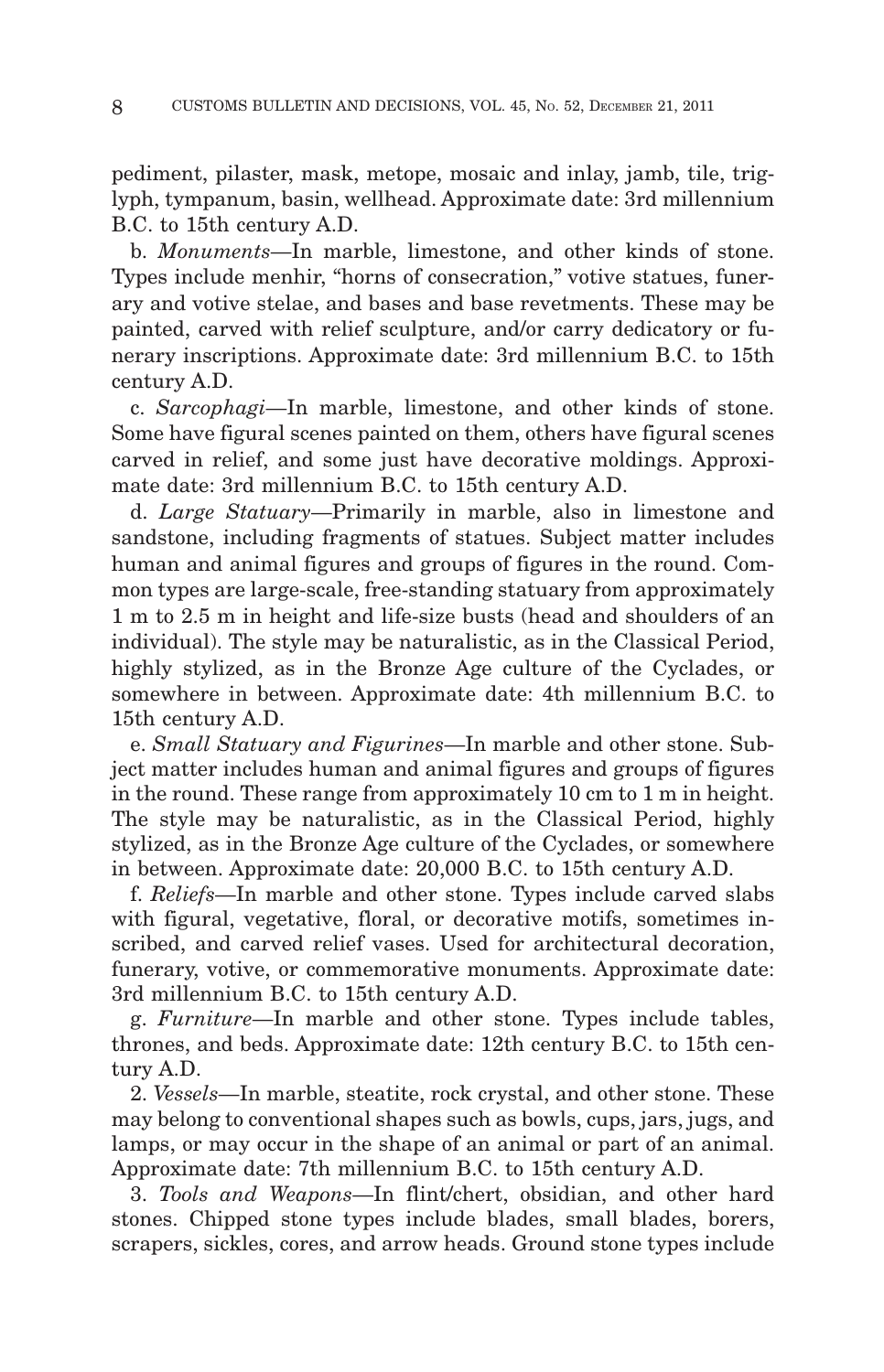grinders (*e.g.,* mortars, pestles, millstones, whetstones), choppers, axes, hammers, and mace heads. Approximate date: 20,000 B.C. to 15th century B.C.

4. *Seals and beads*—In marble, limestone, and various semiprecious stones including rock crystal, amethyst, jasper, agate, steatite, and carnelian. Approximate date: 6th millennium B.C. to 12th century B.C.

*B. Metal*

#### 1. Sculpture

a. *Large Statuary*—Primarily in bronze, including fragments of statues. Subject matter includes human and animal figures and groups of figures in the round. Common types are large-scale, freestanding statuary from approximately 1 m to 2.5 m in height and life-size busts (head and shoulders of an individual). Approximate date: 2nd millennium to 324 A.D.

b. *Small Statuary and Figurines*—Subject matter includes human and animal figures, groups of figures in the round, masks, and plaques. These range from approximately 10 cm to 1 m in height. Approximate date: 3rd millennium B.C. to 324 A.D.

c. *Inscribed or Decorated Sheet Metal*—In bronze or lead. Engraved inscriptions, "curse tablets," and thin metal sheets with engraved or impressed designs often used as attachments to furniture. Approximate date: 4th millennium B.C. to 15th century A.D.

2. *Vessels*—In bronze, gold, and silver. These may belong to conventional shapes such as bowls, cups, jars, jugs, strainers, cauldrons, and lamps, or may occur in the shape of an animal or part of an animal. Approximate date: 5th millennium B.C. to 15th century A.D.

3. *Personal Ornaments*—In bronze, gold, and silver. Types include rings, beads, pendants, belts, belt buckles, earrings, diadems, spangles, straight and safety pins, necklace, mirror, wreath, cuff. Approximate date: 7th millennium B.C. to 15th century A.D.

4. *Tools*—In copper, bronze and iron. Types include hooks, weights, axes, scrapers, (strigils), trowels, keys and the tools of craftspersons such as carpenters, masons and metal smiths. Approximate date: 4th millennium B.C. to 15th century A.D.

5. *Weapons and Armor*—In copper, bronze and iron. Types include both launching weapons (spears and javelins) and weapons for handto-hand combat (swords, daggers, *etc.*). Armor includes body armor, such as helmets, cuirasses, shin guards, and shields, and horse armor often decorated with elaborate engraved, embossed, or perforated designs. Approximate date: 6th millennium B.C. to 30 B.C.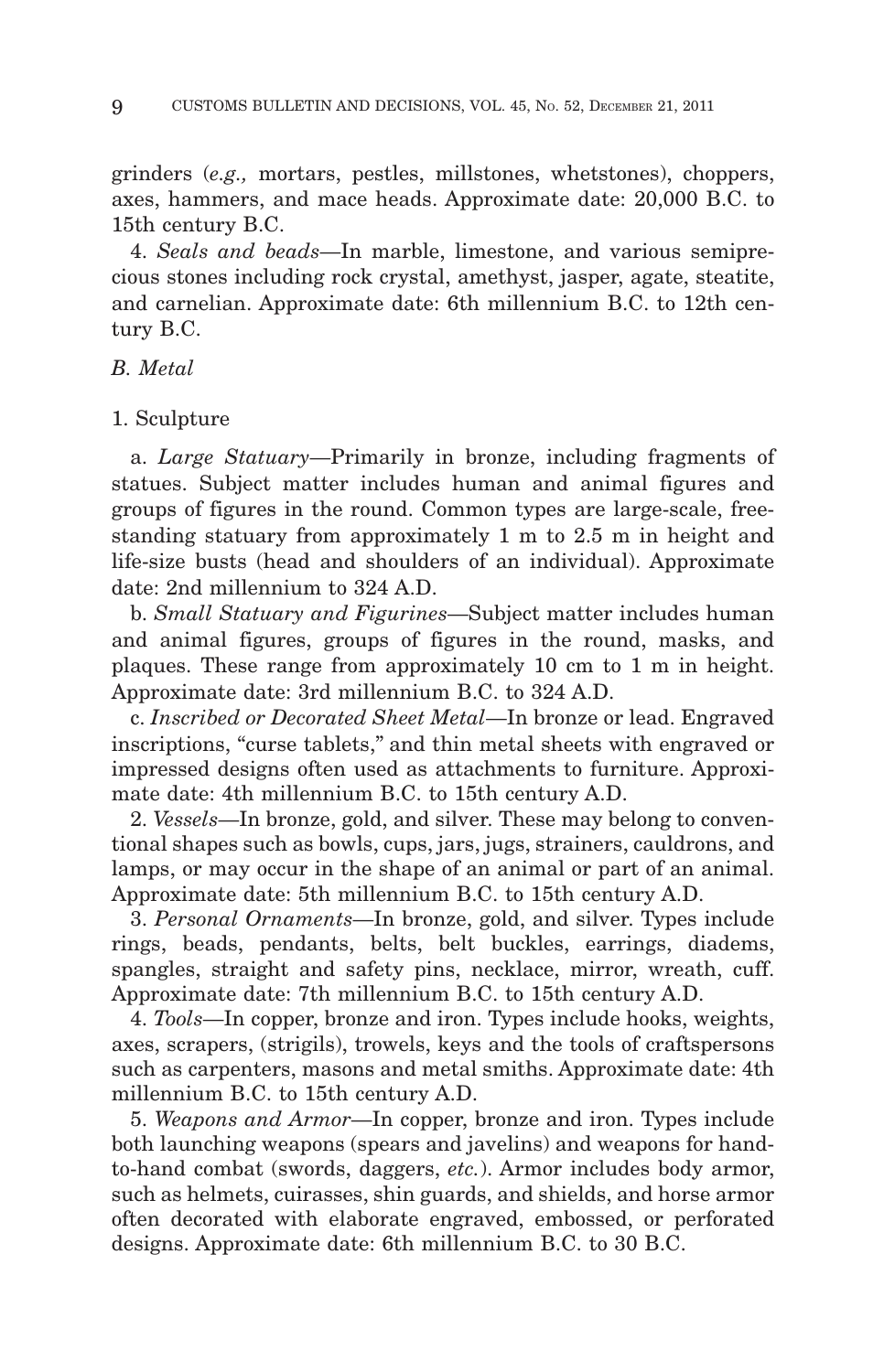6. *Seals*—In lead, tin, copper, bronze, silver, and gold. Types include rings, amulets, and seals with shank. Approximate date: Approximate date: 4th millennium B.C. to 15th century A.D.

7. *Coins*—Many of the mints of the listed coins can be found in B.V. Head, *Historia Numorum: A Manual of Greek Numismatics* (London, 1911) and C.M. Kraay, *Archaic and Classical Greek Coins* (London, 1976). Many of the Roman provincial mints in Greece are listed in A. Burnett *et al., Roman Provincial Coinage I: From the Death of Caesar to the Death of Vitellius (44 BC–AD 69)* (London, 1992) and id., *Roman Provincial Coinage II: From Vespasian to Domitian (AD 69–96)* (London, 1999).

a. *Greek Bronze Coins*—Struck by city-states, leagues, and kingdoms that operated in territory of the modern Greek state (including the ancient territories of the Peloponnese, Central Greece, Thessaly, Epirus, Crete and those parts of the territories of ancient Macedonia, Thrace and the Aegean islands that lay within the boundaries of the modern Greek state). Approximate date: 5th century B.C. to late 1st century B.C.

b. *Greek Silver Coins*—This category includes the small denomination coins of the city-states of Aegina, Athens, and Corinth, and the Kingdom of Macedonia under Philip II and Alexander the Great. Such coins weigh less than approximately 10 grams and are known as obols, diobols, triobols, hemidrachms, and drachms. Also included are all denominations of coins struck by the other city-states, leagues, and kingdoms that operated in the territory of the modern Greek state (including the ancient territories of the Peloponnese, Central Greece, Thessaly, Epirus, Crete, and those parts of the territories of ancient Macedonia, Thrace and the Aegean islands that lie within the boundaries of the modern Greek state). Approximate date: 6th century B.C. to late 1st century B.C.

c. *Roman Coins Struck in Greece*—In silver and bronze, struck at Roman and Roman provincial mints that operated in the territory of the modern Greek state (including the ancient territories of the Peloponnese, Central Greece, Thessaly, Epirus, Crete, and those parts of the territories of ancient Macedonia, Thrace and the Aegean islands that lie within the boundaries of the modern Greek state). Approximate date: late 2nd century B.C. to 3rd century A.D.

## *C. Ceramic*

#### 1. Sculpture

a. *Architectural Elements*—Baked clay (terracotta) elements used to decorate buildings. Elements include acroteria, antefixes, painted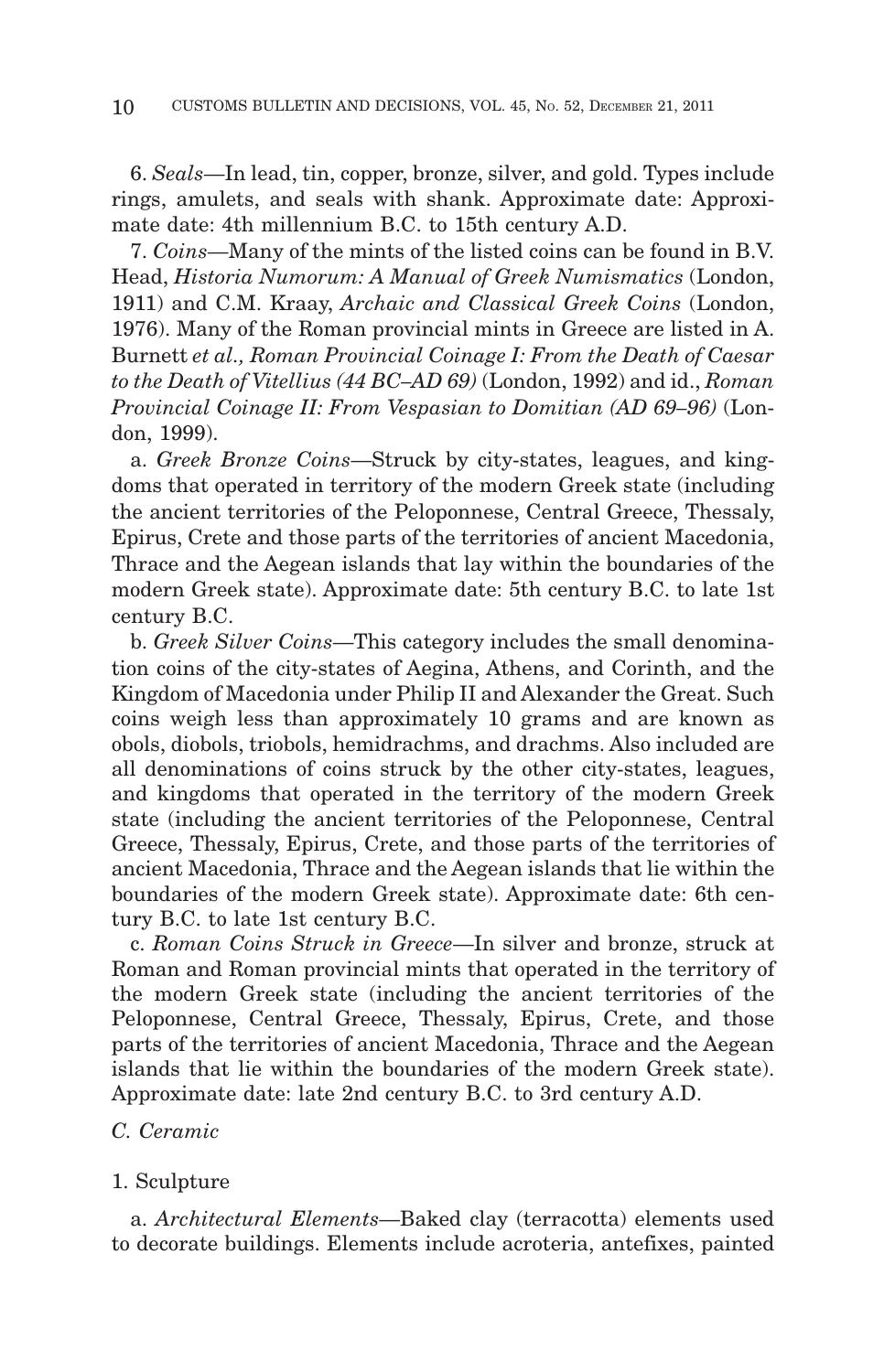and relief plaques, metopes, cornices, roof tiles, and revetments. Approximate date: 3rd millennium B.C. to 30 B.C.

b. *Large Statuary*—Subject matter includes human and animal figures and groups of figures in the round. Common types are largescale, free-standing statuary from approximately 1 m to 2.5 m in height and life-size busts (head and shoulders of an individual). Approximate date: 3rd millennium B.C. to 30 B.C.

c. *Small Statuary*—Subject matter is varied and includes human and animal figures, human body parts, groups of figures in the round, shrines, houses, and chariots. Includes Mycenaean and later Tanagra figurines. These range from approximately 10 cm to 1 m in height. Approximate date: 7th millennium B.C. to 324 A.D.

d. *Sarcophagi*—Block- or tub-shaped chests, often painted, known as *larnax (plural, larnakes).* Approximate date: 3rd millennium B.C. to 30 B.C.

#### 2. Vessels

a. *Neolithic Pottery*—Handmade, often decorated with a lustrous burnish, decorated with appliqué and/or incision, sometimes with added paint. These come in a variety of shapes from simple bowls and vases with three or for legs to handled scoops and large storage jars. Approximate date: 7th millennium B.C. to 3rd millennium B.C.

b. *Minoan, Cycladic, and Mycenaean Pottery*—Handmade and wheelmade pottery in shapes for tableware, serving, storing, and processing, with lustrous burnished, matte, appliqué, incised, and painted decoration; includes local styles such as Kamares ware, Pictorial Style, and extraordinary shapes such as ''frying pans'' and "kernoi." Approximate dates: 4th millennium B.C. to 12th century B.C.

c. *''Submycenean'' and Pottery of the Geometric Period (including ''sub-Geometric'').*—Handmade and wheelmade pottery that succeeds the styles of the Late Bronze Age and is produced in decorated and undecorated styles, often reflecting that of the Late Bronze Age but predominately using compasses for circles and linear ''geometric'' decoration, as well as schematic representations of humans, animals and birds. Approximate dates: 12th century B.C. to 7th century B.C.

d. *Attic Black Figure, Red Figure and White Ground Pottery*—These are made in a specific set of shapes (*e.g.* amphorae, kraters, hydriae, oinochoi, kylikes) decorated with black painted figures on a clear clay ground (Black Figure), decorative elements in reserve with background fired black (Red Figure), and multi-colored figures painted on a white ground (White Ground). Approximate date: 6th century B.C. to 4th century B.C.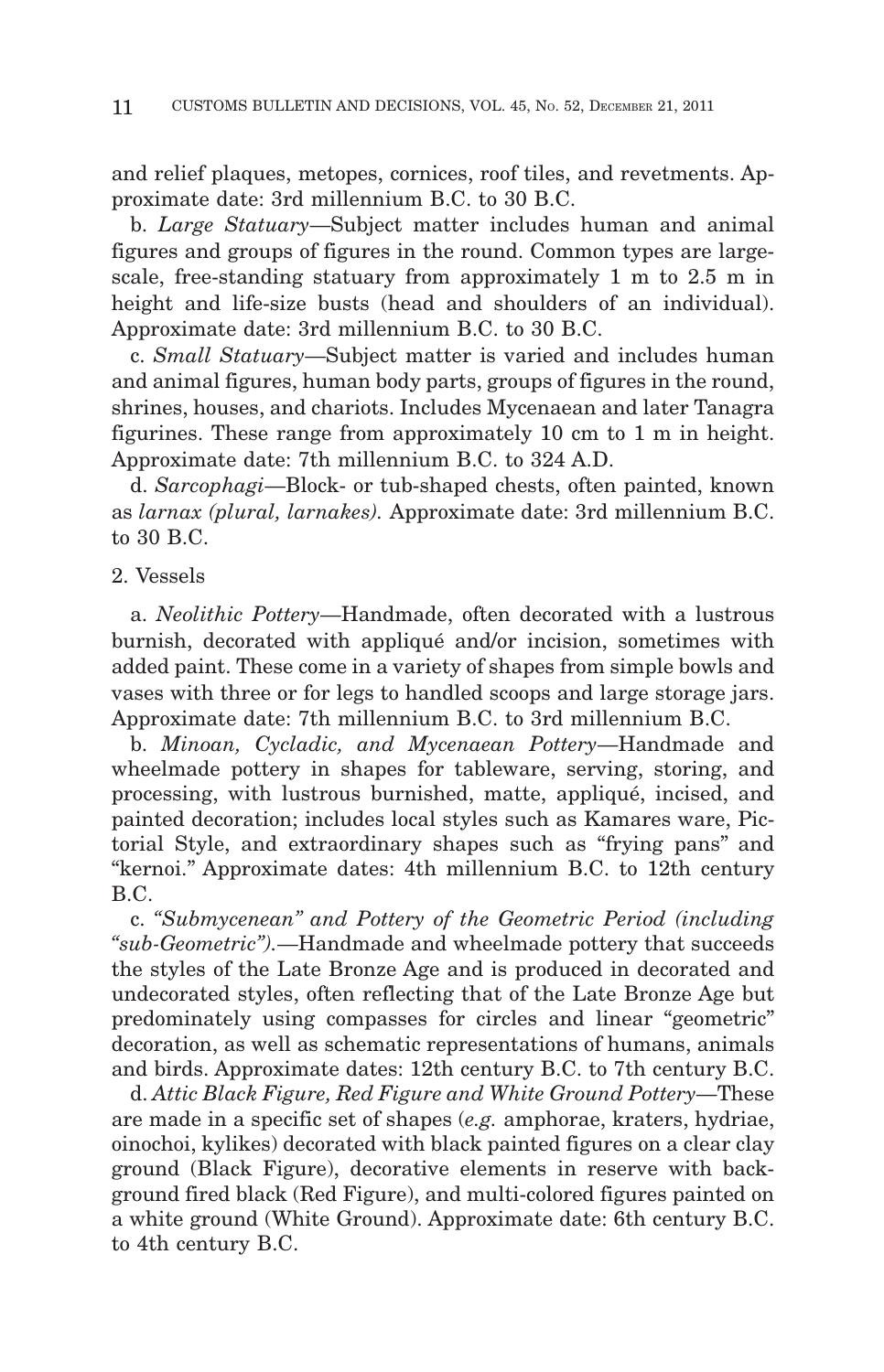e. *Corinthian Pottery*—Painted pottery made in Corinth in a specific range of shapes for perfume and unguents and for drinking or pouring liquids. The very characteristic painted and incised designs depict human and animal figural scenes, rows of animals, and floral decoration. Approximate date: 8th century B.C. to 6th century B.C.

f. *West Slope Ware*—This ware is named after a type of pottery from the west slope of the Athenian Acropolis. It has a black-glaze with relief and polychrome decoration and was produced first in Athens in the fourth century B.C., but the style is also manufactured elsewhere, such as at Corinth, Macedonia and Crete down to the first century. Approximate date: 4th century—1st century B.C.

g. *Byzantine Pottery*—Includes undecorated plain wares, utilitarian, tableware, serving and storage jars, special shapes such as pilgrim flasks. and can be matte painted or glazed, including incised ''sgraffitto'' and stamped with elaborate polychrome decorations using floral, geometric, human, and animal motifs; it is generally locally manufactured, though places like Corinth were major producers. Approximate date: 324 A.D. to 15th century.

3. *Inscriptions*—These are typically unbaked and should be handled with extreme care, even when hard-fired through accidental burning. They typically take the form of tablets shaped like leaves or rectangular or square and they are often lined, with incised, and sometimes stamped, characters known as "Linear A" and "Linear B." Approximate date: 2nd millennium B.C. to 12th century B.C.

## *D. Bone, Ivory, and Other Organics*

1. *Small Statuary and Figurines*— Subject matter includes human and animal figures and groups of figures in the round. These range from approximately 10 cm to 1 m in height. Approximate date: 7th millennium B.C. to 15th century A.D.

2. *Personal Ornaments*—In bone, ivory, and spondylus shell. Types include amulets, combs, pins, spoons, small containers, bracelets, buckles, and beads. Approximate date: 7th millennium B.C. to 15th century A.D.

3. *Seals and Stamps*—Small devices with at least one side engraved with a design for stamping or sealing; they can be discoid, cuboid, conoid, or in the shape and animals or fantastic creatures (*e.g.* a scarab). Approximate date: 7th millennium B.C. to 2nd millennium B.C.

4. *Musical Instruments*—In bone, ivory and tortoise shell. Types include pipe and flute. Approximate date: 3rd millennium B.C. to 15th century A.D.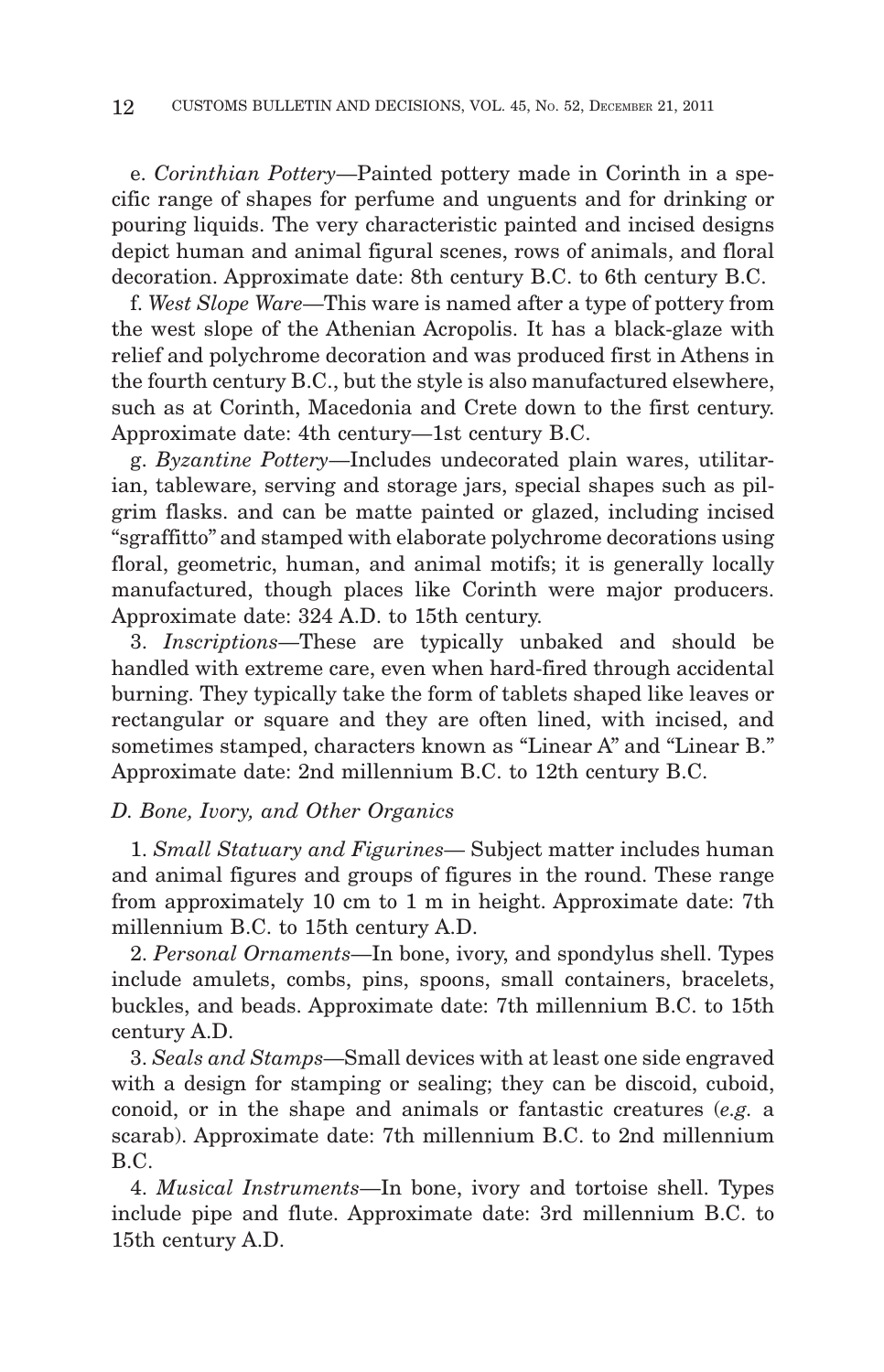5. *Vessels* made of ostrich egg shell. Approximate date: 3rd millennium B.C. to 2nd millennium B.C.

#### *E. Glass and Faience*

1. *Vessels*—Shapes include small jars, bowls, animal shaped, goblet, spherical, candle holders, perfume jars (unguentaria). Approximate date: 2nd millennium to 15th century A.D.

2. *Beads*—Globular and relief beads. Approximate date: 2nd millennium B.C.

## *F. Textile*

Clothing or fragments of clothing or carpets or cloth for hanging. Approximate date: 1100 B.C. to 15th century A.D.

#### *G. Papyrus Documents*

Documents made from papyrus and written upon in ink; these are often rolled, fragmentary, and should be handled with extreme care. Approximately 7th century B.C. to 324 A.D.

#### *H. Paintings*

1. *Domestic and Public Wall Painting*—These are painted on mudplaster, lime plaster (wet—buon fresco—and dry—secco fresco); types include simple applied color, bands and borders, landscapes, scenes of people and/or animals in natural or built settings. Approximate date: 3rd millennium B.C. to 324 A.D.

2. *Tomb Paintings*—Paintings on plaster or stone, sometimes geometric or floral but usually depicting gods, goddesses, or funerary scenes. Approximate date: 2nd millennium B.C. to 500 A.D.

3. *Panel Paintings* on wood depicting gods, goddesses, or funerary scenes. Approximate date: 1st millennium B.C. to 324 A.D.

#### *I. Mosaics*

Floor mosaics including landscapes, scenes of humans or gods, and activities such as hunting and fishing. There may also be vegetative, floral, or decorative motifs. Approximate date: 5th century B.C. to 500 A.D.

## **II. Byzantine Ecclesiastical Ethnological Material**

The ecclesiastical ethnological materials represent the Early Christian and Byzantine periods and include objects made from 324 A.D. through the 15th century A.D.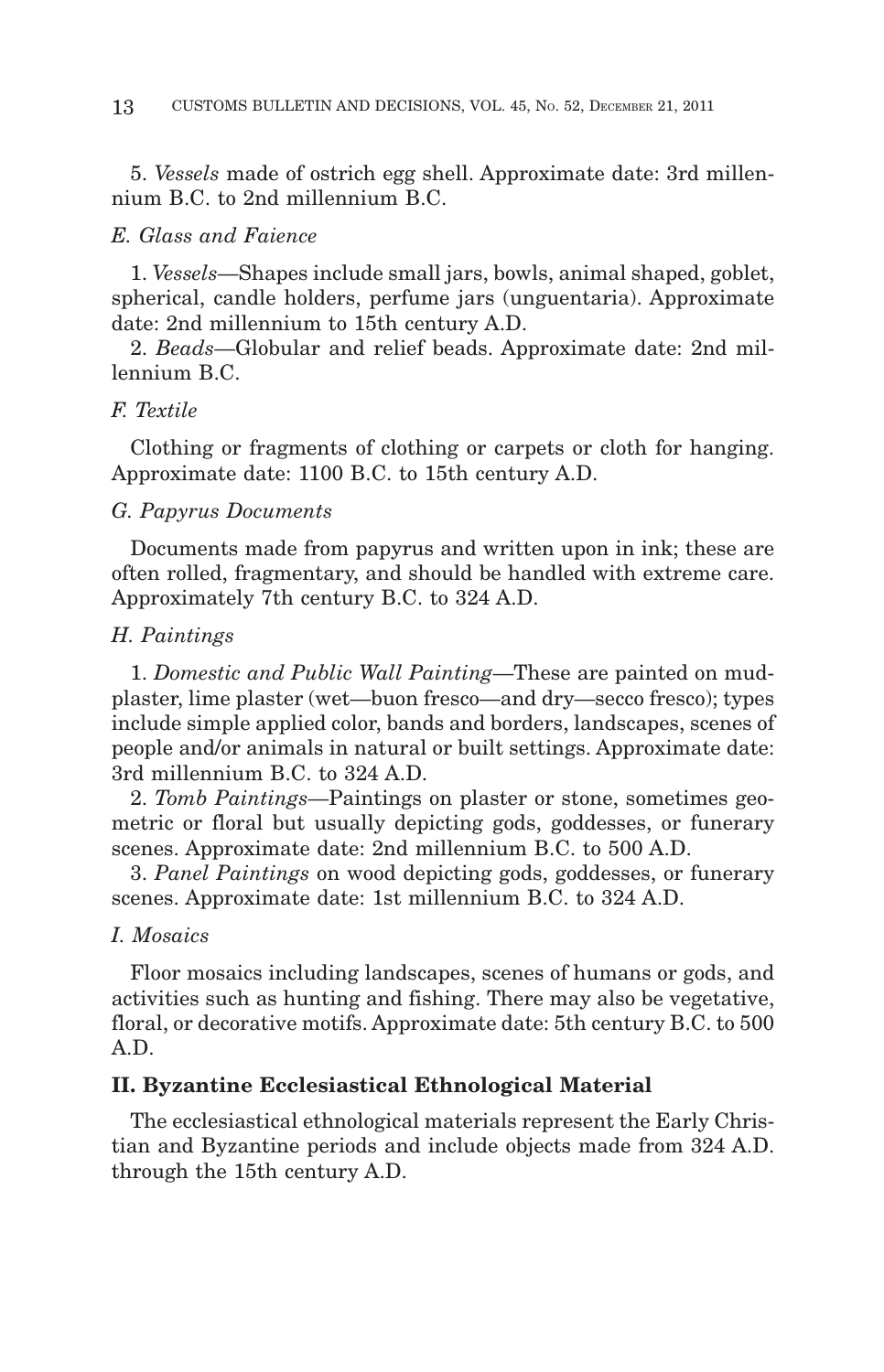#### *A. Stone*

1. *Architectural elements*—In marble and other stone, including upright ''closure'' slabs, circular marking slabs *omphalion,* which may be decorated with crosses, human, or animal figures.

2. *Monuments*—In marble and other stone; types such as funerary inscriptions.

3. *Vessels* – Containers for holy water.

4. *Reliefs*—Carved as icons in which religious figures predominate in the figural decoration.

#### *B. Metal*

1. *Reliefs*—Cast as icons in which religious figures predominate in the figural decoration.

2. *Boxes*—Containers of gold and silver, used as reliquaries for sacred human remains.

3. *Vessels*—Containers of lead, which carried aromatic oils and are called ''pilgrim flasks.''

4. *Ceremonial paraphernalia*—In bronze, silver, and gold including censers (incense burners), book covers, liturgical crosses, archbishop's crowns, buckles, and chests. These are often decorated with molded or incised geometric motifs or scenes from the Bible, and encrusted with semi-precious or precious stones. The gems themselves may be engraved with religious figures or inscriptions. Ecclesiastical treasure may include all of the above, as well as rings, earrings, and necklaces (some decorated with ecclesiastical themes) and other implements (*e.g.,* spoons).

## *C. Ceramic*

Vessels which carried aromatic oils and are called ''pilgrim flasks.''

#### *D. Bone and Ivory Objects*

Ceremonial paraphernalia including boxes, reliquaries (and their contents), plaques, pendants, candelabra, stamp rings, crosses. Carved and engraved decoration includes religious figures, scenes from the Bible, and floral and geometric designs.

## *E. Wood*

Wooden objects include architectural elements such as painted wood screens (iconstasis), carved doors, crosses, painted wooden beams from churches or monasteries, furniture such as thrones, chests and other objects, including musical instruments. Religious figures predominate in the painted and carved figural decoration.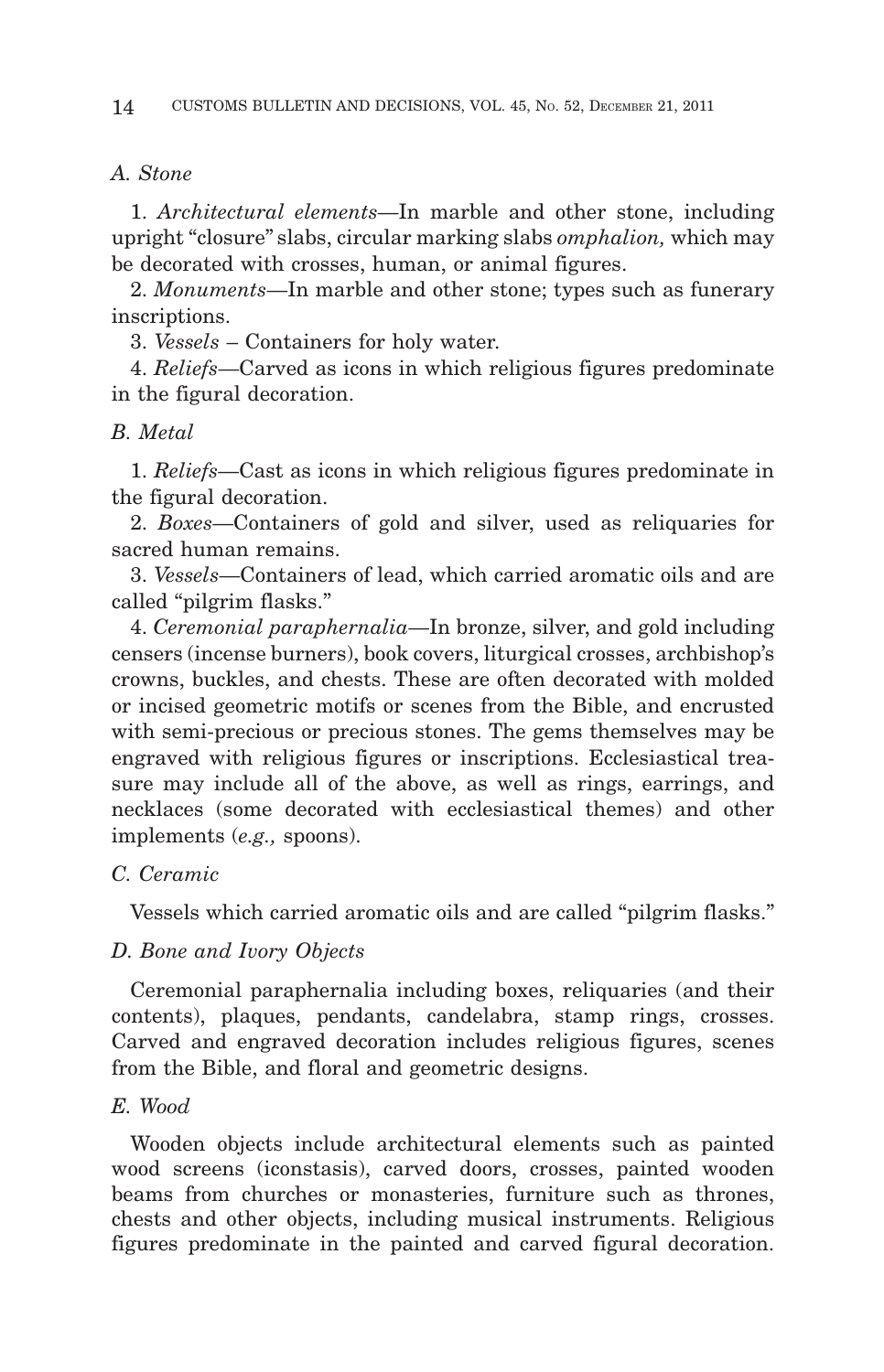Ecclesiastical furniture and architectural elements may also be decorated with geometric or floral designs.

# *F. Glass*

Vessels of glass include lamps and candle sticks.

# *G. Textile*

Robes, vestments and altar clothes are often of a fine fabric and richly embroidered in silver and gold. Embroidered designs include religious motifs and floral and geometric designs.

# *H. Parchment*

Documents such as illuminated manuscripts occur in single leaves or bound as a book or ''codex.'' and are written or painted on animal skins (cattle, sheep/goat, camel) known as parchment.

# *I. Painting*

1. *Wall paintings*—On various kinds of plaster and which generally portray religious images and scenes of Biblical events. Surrounding paintings may contain animal, floral, or geometric designs, including borders and bands.

2. *Panel Paintings (Icons)*—Smaller versions of the scenes on wall paintings, and may be partially covered with gold or silver, sometimes encrusted with semi-precious or precious stones and are usually painted on a wooden panel, often for inclusion in a wooden screen (iconastasis).

# *J. Mosaics*

Wall mosaics generally portray religious images and scenes of Biblical events. Surrounding panels may contain animal, floral, or geometric designs. They are made from stone and glass cut into small bits (tesserae) and laid into a plaster matrix.

# **Inapplicability of Notice and Delayed Effective Date**

This amendment involves a foreign affairs function of the United States and is, therefore, being made without notice or public procedure  $(5 \text{ U.S.C. } 553(a)(1))$ . For the same reason, a delayed effective date is not required under 5 U.S.C. 553(d)(3).

## **Regulatory Flexibility Act**

Because no notice of proposed rulemaking is required, the provisions of the Regulatory Flexibility Act (5 U.S.C. 601 *et seq.*) do not apply.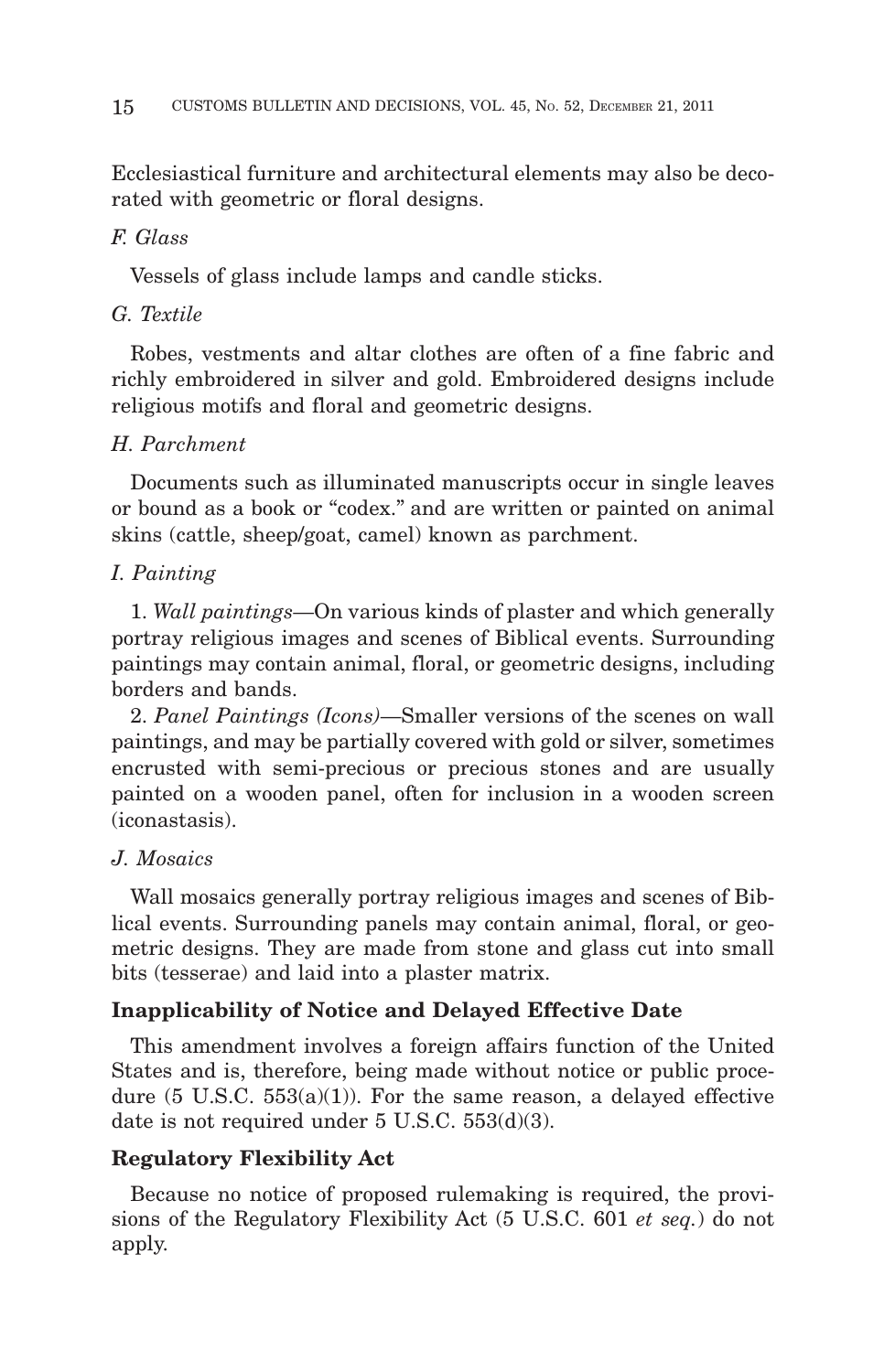## **Executive Order 12866**

Because this rule involves a foreign affairs function of the United States, it is not subject to Executive Order 12866.

# **Signing Authority**

This regulation is being issued in accordance with  $19 \text{ CFR } 0.1(a)(1)$ .

## **List of Subjects in 19 CFR Part 12**

Cultural property, Customs duties and inspection, Imports, Prohibited merchandise, Reporting and recordkeeping requirements.

#### **Amendment to CBP Regulations**

For the reasons set forth above, part 12 of Title 19 of the Code of Federal Regulations (19 CFR part 12), is amended as set forth below:

# **PART 12—SPECIAL CLASSES OF MERCHANDISE**

■ 1. The general authority citation for part 12 and the specific authority citation for § 12.104g continue to read as follows:

**Authority:** 5 U.S.C. 301; 19 U.S.C. 66, 1202 (General Note 3(i), Harmonized Tariff Schedule of the United States (HTSUS)), 1624; \*\*\*\*\*

Sections 12.104 through 12.104i also issued under 19 U.S.C. 2612; \*\*\*\*\*

■ 2. In § 12.104g, paragraph (a), the table is amended by adding Greece (Hellenic Republic) to the list in appropriate alphabetical order as follows:

**§ 12.104g Specific items or categories designated by agreements or emergency actions.**

 $(a)$  \*\* \*

| State party           |                  |                       | Cultural property                      |                       |   |                       | Decision No.     |
|-----------------------|------------------|-----------------------|----------------------------------------|-----------------------|---|-----------------------|------------------|
| $\frac{1}{2\sqrt{3}}$ | $\ast$           | $\frac{1}{2\sqrt{3}}$ | $\ast$                                 | $\frac{1}{2\sqrt{3}}$ | 冰 | $\frac{1}{2\sqrt{3}}$ |                  |
|                       | Greece (Hellenic |                       | Archaeological materials representing  |                       |   |                       | CBP Dec. $11-25$ |
| Republic).            |                  |                       | Greece's cultural heritage from the    |                       |   |                       |                  |
|                       |                  |                       | Upper Paleolithic (beginning approxi-  |                       |   |                       |                  |
|                       |                  |                       | mately 20,000 B.C.) through the 15th   |                       |   |                       |                  |
|                       |                  |                       | century A.D. and ecclesiastical ethno- |                       |   |                       |                  |
|                       |                  |                       | logical material representing Greece's |                       |   |                       |                  |
|                       |                  |                       | Byzantine culture (approximately the   |                       |   |                       |                  |
|                       |                  |                       | 4th century through the 15th century   |                       |   |                       |                  |
|                       |                  |                       | A.D.                                   |                       |   |                       |                  |
| 永                     | ∗                | $\frac{1}{2}$         | *                                      | $\frac{1}{2}$         | * | *                     |                  |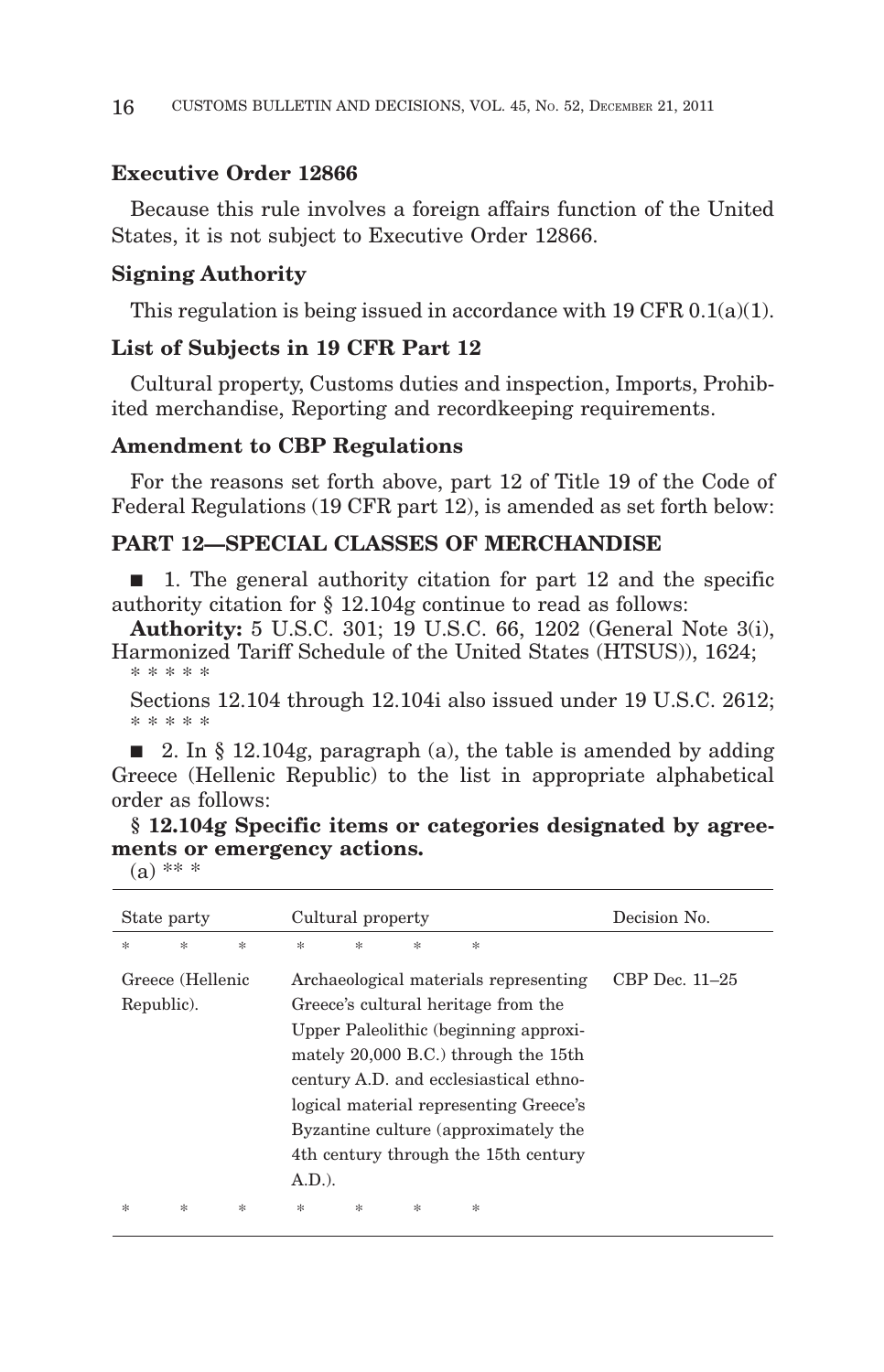\*\*\*\*\*\*\*\*

ALAN D. BERSIN, *Commissioner, U.S. Customs and Border Protection.*

Dated: November 28, 2011.

TIMOTHY E. SKUD, *Deputy Assistant Secretary of the Treasury.* - TIMC<br>
Depi<br>
Secretar:<br>
Register, Decemb<br>
HITE PROKER

[Published in the Federal Register, December 1, 2011 (76 FR 74691)]

# **COMPLETION OF THE BROKER SELF-ASSESSMENT OUTREACH PILOT**

**AGENCY:** U.S. Customs and Border Protection, Department of Homeland Security.

**ACTION:** General notice.

**SUMMARY:** This document announces the completion of the Broker Self-Assessment (BSA) Outreach Pilot (BSA Pilot), a voluntary partnership with the customs brokerage community, which began in July 2009. CBP has decided to end the BSA pilot without a plan to proceed with another Importer Self-Assessment type model. CBP and the National Customs Brokers and Forwarders Association of America (NCBFAA) have agreed to pursue other avenues to collaborate pertaining to trade modernization efforts.

**EFFECTIVE DATE:** December 2, 2011.

**FOR FURTHER INFORMATION CONTACT:** Florence Constant, Partnership Programs Branch, Trade Policy and Programs, Office of International Trade, Tel.: (202) 863–6537.

# **SUPPLEMENTARY INFORMATION:**

## **Background**

This document announces the completion of the Broker Self-Assessment Outreach Pilot (BSA Pilot), which began July 2009 after its announcement in the **Federal Register** (74 FR 19103) on April 27, 2009. The pilot was a collaborative effort by U.S. Customs and Border Protection (CBP) and the National Customs Brokers and Forwarders Association of America (NCBFAA) to develop a voluntary partnership between CBP and the customs brokerage community.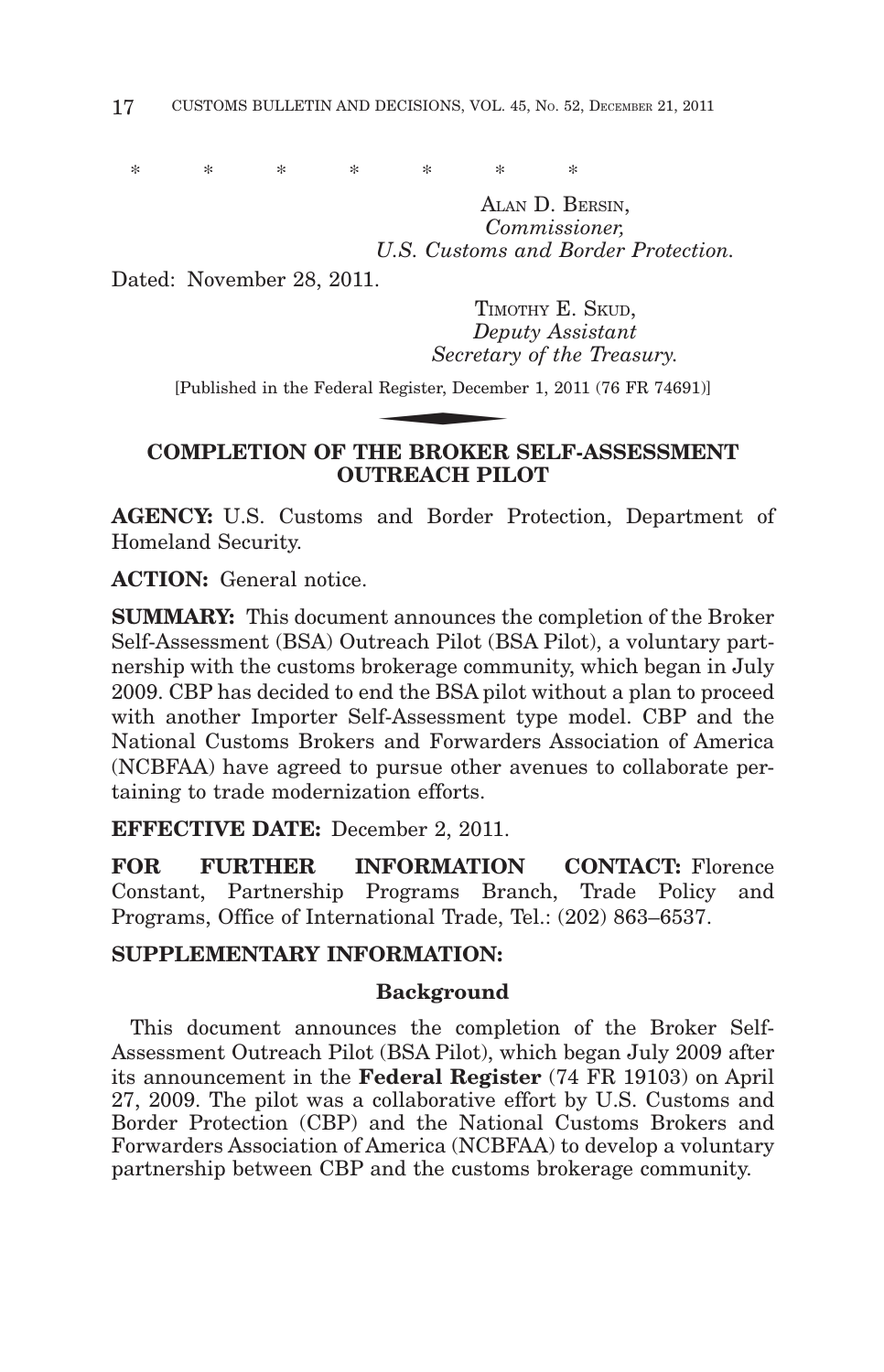#### *Purpose*

The purpose of the partnership was to facilitate a higher level of broker compliance with CBP laws and regulations, specifically those in part 111 of title 19 of the Code of Federal Regulations (19 CFR part 111), so that the agency could focus on higher-risk trade enforcement issues. All brokers who were current members of the Customs-Trade Partnership Against Terrorism (C–TPAT) were permitted to apply for the BSA pilot by signing a BSA Memorandum of Understanding (MOU) and completing a BSA questionnaire.

A total of twenty-seven (27) brokers applied and four (4) were selected to participate in the pilot based on the criteria discussed above and CBP and NCBFAA's desire to have brokerages that represented small, medium, and large volumes of activities.

#### *Pilot Design*

CBP and NCBFAA modeled the pilot after the existing Importer Self-Assessment (ISA) program, which is based on the premise that importers with internal controls in place achieve the highest level of compliance with CBP laws and regulations. Similarly, the premise with the BSA pilot was that brokers with strong internal controls would achieve the highest level of compliance with customs laws and regulations.

The pilot program was designed to allow customs brokers to voluntarily provide CBP with internal control procedures designed to ensure their compliance with broker requirements such as annual summary reports from periodic compliance evaluations and risk assessments. CBP provided the participants with recognition and support, in the form of consultations and general assistance.

The BSA team, which was comprised of CBP regulatory auditors and national account managers, gathered and analyzed the data provided by the participants to determine whether: (1) The resources expended by brokers were commensurate with the potential gains to CBP and the broker; (2) there were mutual benefits for CBP and the broker that would make the program attractive; and (3) the intent of the pilot was realized through the pilot design utilized. In making its assessment, the BSA team examined the brokers' processing of its clients' submissions in the following areas: periodic monthly statement; bonded warehouse; importer security filings; remote location filing; and drawback.

## *Pilot Results*

CBP's assessment of the pilot results showed that the participants successfully demonstrated their supervision and control over customs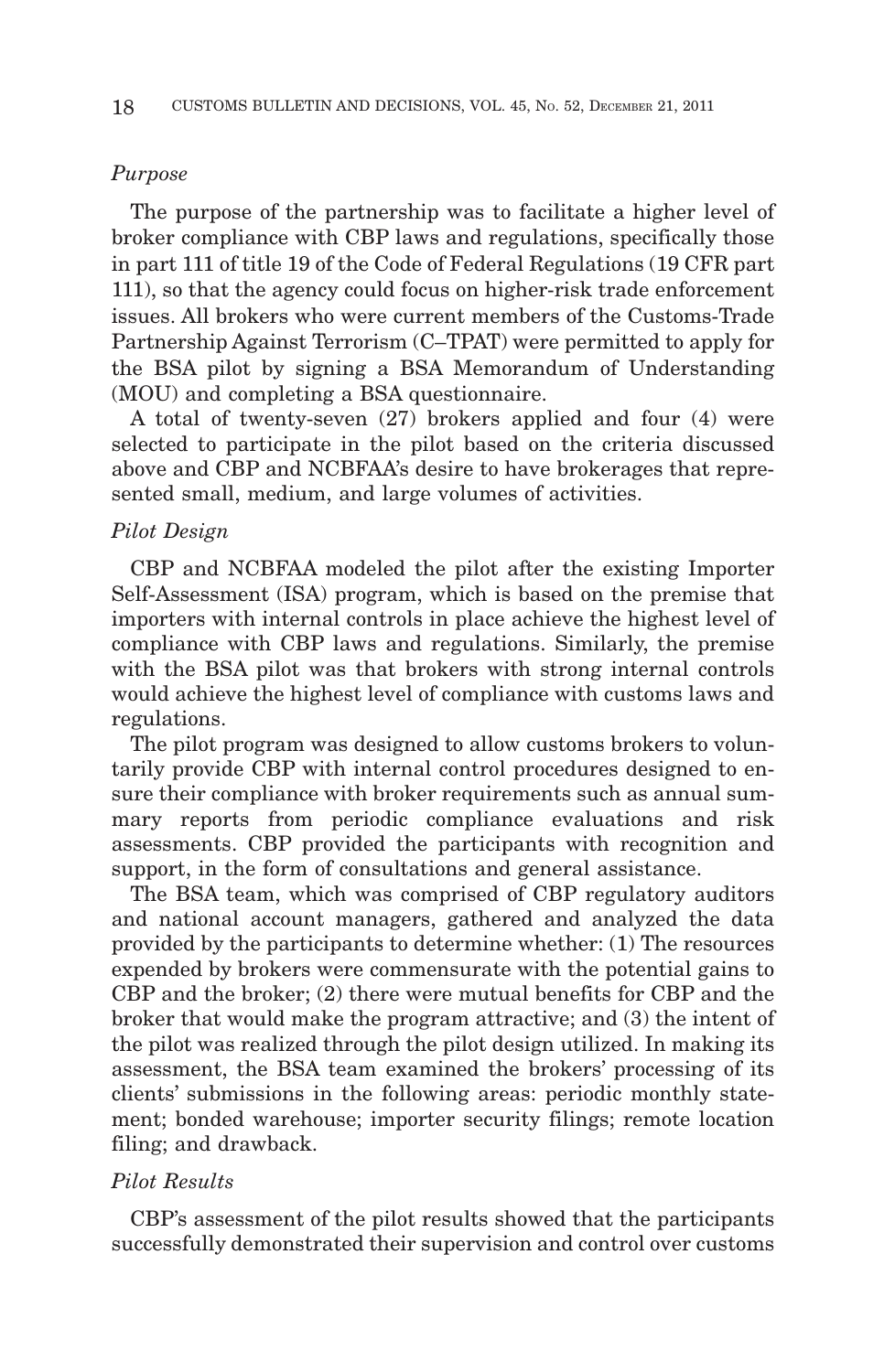transactions and documented their internal controls over their customs operations. However, the procedures for the internal controls, such as supervision and control over customs transactions and customs operations, were not always written, and in some cases, the procedures were modified or improved, but not yet implemented. The pilot also disclosed that the broker's assessment of risk factors differed from the risk factors CBP identified as potentially significant risks.

All of the participants agreed that the BSA pilot helped them identify some areas of risk that they had not previously considered. Most of the participants concluded that the development of the internal control procedures revealed ways to better manage and mitigate risk factors.

The reliable quantitative measure related to import transactions is the compliance measurement rate, which primarily measures compliance in areas such as, classification, valuation, free trade agreement, anti-dumping and countervailing duty. It was discovered in the BSA Pilot that the compliance measurement rate did not necessarily correlate with demonstrated compliance on the part of the broker.

The BSA evaluation team's assessment of the broker's internal control for achieving compliance with the CBP regulations (19 CFR part 111) concluded that the participants demonstrated a strong commitment to ensuring compliance, professional ethics and professional development of their employees to meet its overall objective in regards to broker oversight and management controls. Moreover, the participants generally provided exemplary documentation to support their processes, which validated the assertions made as to the significant resources allocated in preparation for the team's assessment. The NCBFAA observed that the BSA pilot demonstrated that business profiles and process management within the brokerage community is highly diverse. As such, it would be difficult to provide for a standard template that CBP could use to establish uniform methodology for compliance verification. NCBFAA recommended that CBP not pursue the BSA pilot as it is currently designed.

Since CBP has decided to end the BSA pilot without a plan to proceed with another Importer Self-Assessment type model, CBP and NCBFAA will pursue other avenues to collaborate pertaining to trade modernization efforts.

The complete March 1, 2011 ''Broker Self-Assessment Outreach Pilot'' Report is available on the following Web site: *http://www.cbp.gov/linkhandler/cgov/trade/trade\_programs/bsa/ bsa\_report.ctt/bsa\_report.pdf.*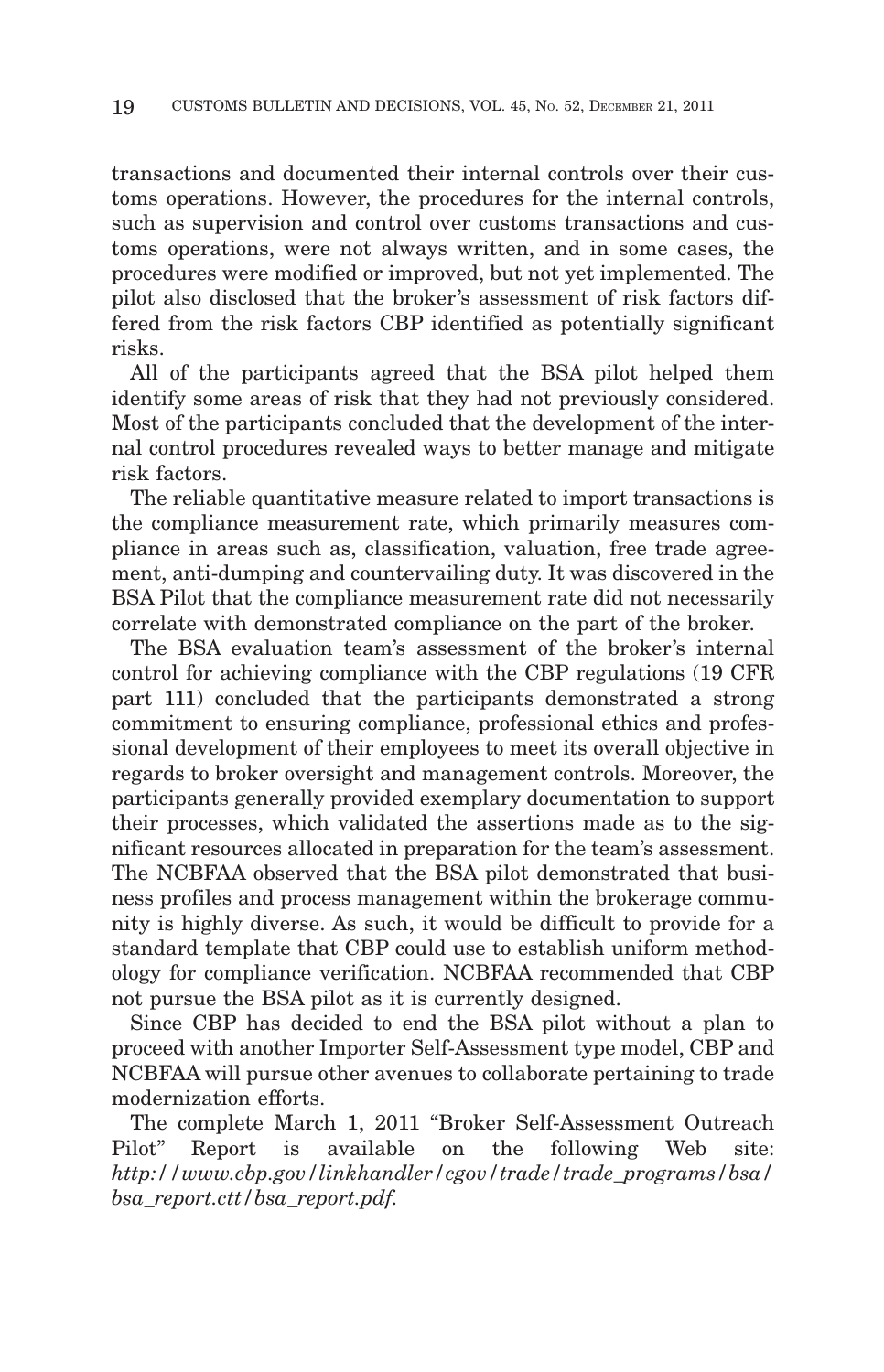Dated: November 29, 2011.

ALLEN GINA, *Assistant Commissioner, Office of International Trade.* A<br>
Assistar<br> *Office of In*<br>
Register, Decemb<br> **NION** COLLE

[Published in the Federal Register, December 2, 2011 (76 FR 75553)]

# **AGENCY INFORMATION COLLECTION ACTIVITIES:**

# **Declaration of Owner and Declaration of Consignee When Entry Is Made by an Agent**

**AGENCY:** U.S. Customs and Border Protection (CBP), Department of Homeland Security.

**ACTION:** 60-Day Notice and request for comments; Extension of an existing collection of information: 1651–0093.

**SUMMARY:** As part of its continuing effort to reduce paperwork and respondent burden, CBP invites the general public and other Federal agencies to comment on an information collection requirement concerning the Declaration of Owner and Declaration of Consignee When Entry is made by an Agent (Forms 3347 and 3347A). This request for comment is being made pursuant to the Paperwork Reduction Act of 1995 (Pub. L. 104–13)

**DATES:** Written comments should be received on or before February 3, 2012, to be assured of consideration.

**ADDRESSES:** Direct all written comments to U.S. Customs and Border Protection, Attn.: Tracey Denning, Regulations and Rulings, Office of International Trade, 799 9th Street NW., 5th Floor, Washington, DC 20229–1177.

**FOR FURTHER INFORMATION CONTACT:** Requests for additional information should be directed to Tracey Denning, U.S. Customs and Border Protection, Regulations and Rulings, Office of International Trade, 799 9th Street NW., 5th Floor, Washington, DC 20229–1177, at (202) 325–0265.

**SUPPLEMENTARY INFORMATION:** CBP invites the general public and other Federal agencies to comment on proposed and/or continuing information collections pursuant to the Paperwork Reduction Act of 1995 (Pub. L. 104–13). The comments should address: (a) Whether the collection of information is necessary for the proper performance of the functions of the agency, including whether the information shall have practical utility; (b) the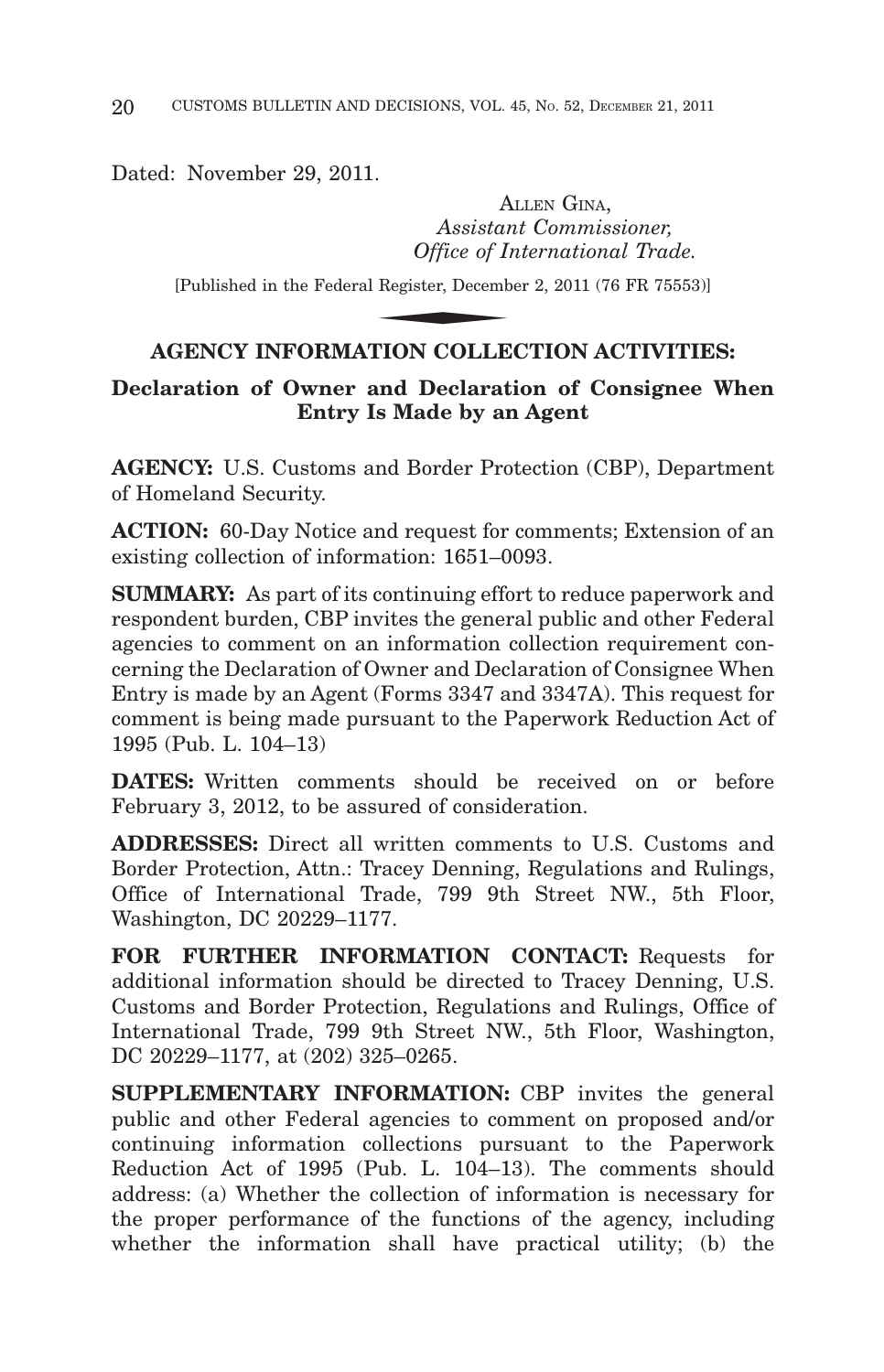accuracy of the agency's estimates of the burden of the collection of information; (c) ways to enhance the quality, utility, and clarity of the information to be collected; (d) ways to minimize the burden including the use of automated collection techniques or the use of other forms of information technology; and (e) the annual cost burden to respondents or recordkeepers from the collection of information (total capital/startup costs and operations and maintenance costs). The comments that are submitted will be summarized and included in the CBP request for Office of Management and Budget (OMB) approval. All comments will become a matter of public record. In this document CBP is soliciting comments concerning the following information collection:

**Title:** Declaration of Owner and Declaration of Consignee When Entry is made by an Agent.

**OMB Number:** 1651–0093.

**Form Number:** CBP Forms 3347 and 3347A.

**Abstract:** CBP Form 3347, *Declaration of Owner,* is a declaration from the owner of imported merchandise stating that he/she agrees to pay additional or increased duties, therefore releasing the importer of record from paying such duties. This form must be filed within 90 days from the date of entry. CBP Form 3347 is provided for by 19 CFR 24.11 and 141.20.

When entry is made in a consignee's name by an agent who has knowledge of the facts and who is authorized under a proper power of attorney by that consignee, a declaration from the consignee on CBP Form 3347A, *Declaration of Consignee When Entry is Made by an Agent,* shall be filed with the entry summary. If this declaration is filed, then no bond to produce a declaration of the consignee is required. CBP Form 3347 is provided for by 19 CFR 141.19(b)(2).

CBP Forms 3347 and 3347A are authorized by 19 U.S.C. 1485(d) and are accessible at *http://www.cbp.gov/xp/cgov/toolbox/forms/.*

**Current Actions:** CBP proposes to extend the expiration date of this information collection with no change to the burden hours or to CBP Forms 3347 and 3347A.

**Type of Review:** Extension (without change).

**Affected Public:** Businesses.

**CBP Form 3347**

**Estimated Number of Respondents:** 900. **Estimated Number of Responses per Respondent:** 6. **Estimated Total Annual Responses:** 5,400. **Estimated Time per Response:** 15 minutes.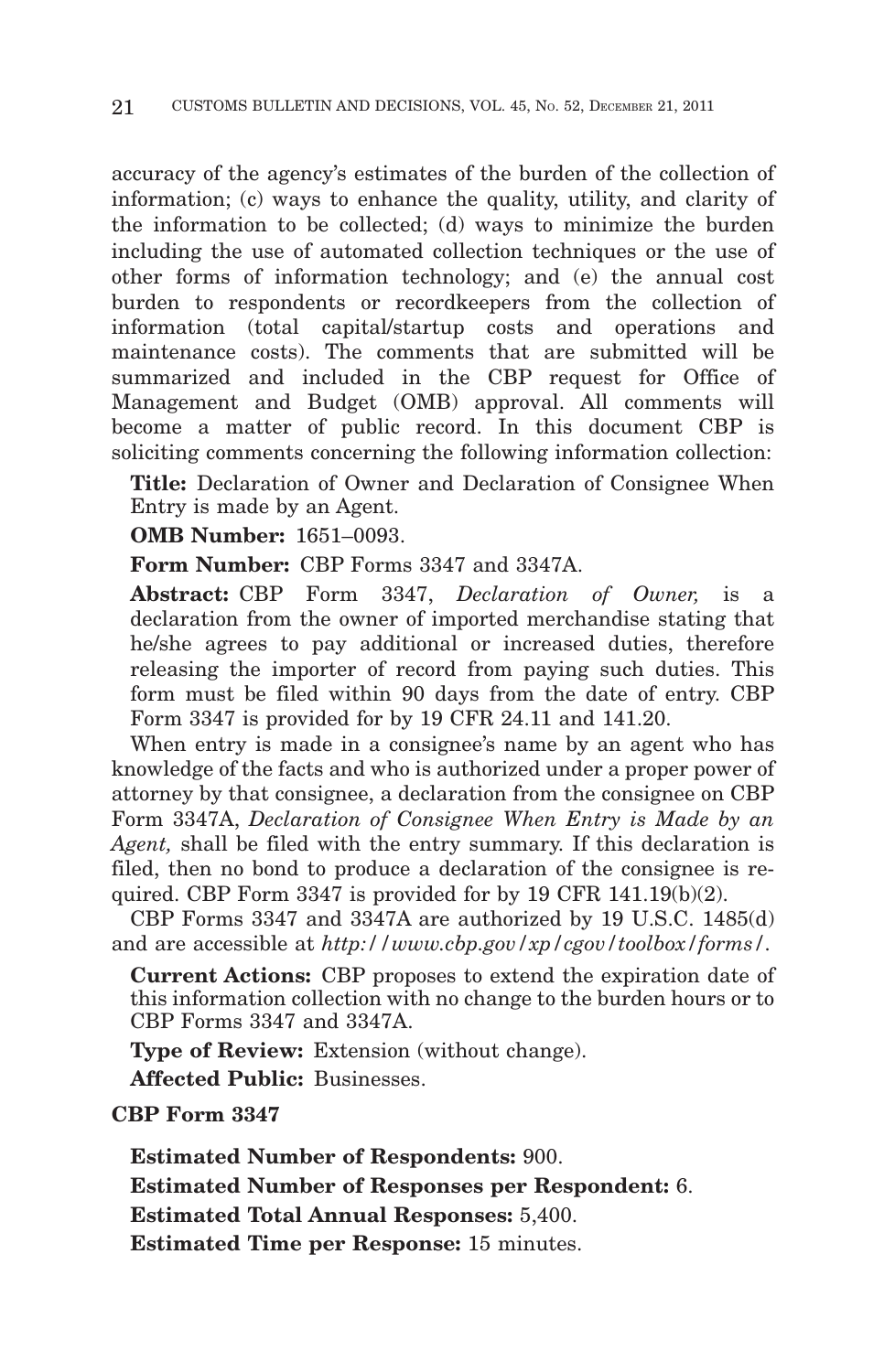**Estimated Total Annual Burden Hours:** 540. **CBP Form 3347A**

**Estimated Number of Respondents:** 50. **Estimated Number of Responses per Respondent:** 6. **Estimated Total Annual Responses:** 300. **Estimated Time per Response:** 6 minutes. **Estimated Total Annual Burden Hours:** 30. Dated: November 30, 2011.

TRACEY DENNING, *Agency Clearance Officer, U.S. Customs and Border Protection.* TRAM<br>
Agency (<br>
U.S. Customs<br>
Register, Decemb<br>
NION COLLE

[Published in the Federal Register, December 5, 2011 (76 FR 75893)]

# **AGENCY INFORMATION COLLECTION ACTIVITIES:**

# **Dominican Republic-Central America-United States Free Trade Agreement (CAFTA–DR)**

**AGENCY:** U.S. Customs and Border Protection (CBP), Department of Homeland Security.

**ACTION:** 60-Day Notice and request for comments; Extension of an existing collection of information: 1651–0125.

**SUMMARY:** As part of its continuing effort to reduce paperwork and respondent burden, CBP invites the general public and other Federal agencies to comment on an information collection requirement concerning the Dominican Republic-Central America-United States Free Trade Agreement (CAFTA–DR). This request for comment is being made pursuant to the Paperwork Reduction Act of 1995 (Pub. L. 104–13).

**DATES:** Written comments should be received on or before February 3, 2012, to be assured of consideration.

**ADDRESSES:** Direct all written comments to U.S. Customs and Border Protection, Attn: Tracey Denning, Regulations and Rulings, Office of International Trade, 799 9th Street NW., 5th Floor, Washington, DC 20229–1177.

**FOR FURTHER INFORMATION CONTACT:** Requests for additional information should be directed to Tracey Denning, U.S. Customs and Border Protection, Regulations and Rulings, Office of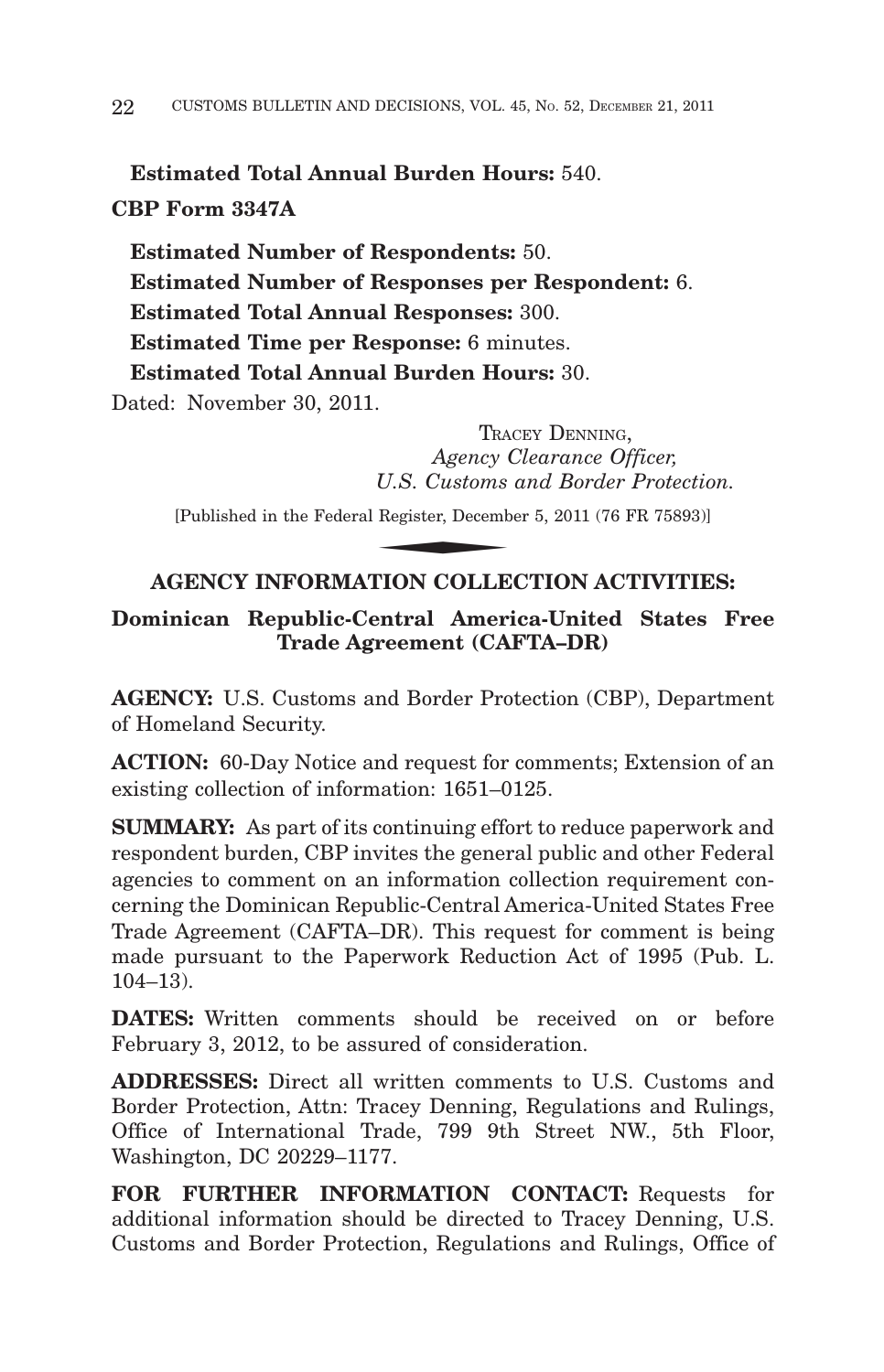International Trade, 799 9th Street NW., 5th Floor, Washington, DC 20229–1177, at (202) 325–0265.

**SUPPLEMENTARY INFORMATION:** CBP invites the general public and other Federal agencies to comment on proposed and/or continuing information collections pursuant to the Paperwork Reduction Act of 1995 (Pub. L. 104–13). The comments should address: (a) Whether the collection of information is necessary for the proper performance of the functions of the agency, including whether the information shall have practical utility; (b) the accuracy of the agency's estimates of the burden of the collection of information; (c) ways to enhance the quality, utility, and clarity of the information to be collected; (d) ways to minimize the burden including the use of automated collection techniques or the use of other forms of information technology; and (e) the annual costs burden to respondents or record keepers from the collection of information (a total capital/startup costs and operations and maintenance costs). The comments that are submitted will be summarized and included in the CBP request for Office of Management and Budget (OMB) approval. All comments will become a matter of public record. In this document CBP is soliciting comments concerning the following information collection:

**Title:** Dominican Republic-Central America-United States Free Trade Agreement (CAFTA–DR).

**OMB Number:** 1651–0125.

**Form Number:** None.

**Abstract:** On August 5, 2004, the United States entered into the Dominican Republic-Central America-United States Free Trade Agreement with Costa Rica, the Dominican Republic, El Salvador, Guatemala, Honduras, and Nicaragua (also known as CAFTA–DR). The Agreement was approved by Congress in section 101(a) of the Dominican Republic-Central America-United States Free Trade Agreement Implementation Act (Pub. L. 109–53, 119 Stat. 462) (19 U.S.C. 4001) and provides for preferential tariff treatment of certain goods originating in one or more of the CAFTA–DR countries. It was signed into law on August 2, 2005.

In order to ascertain if imported goods are eligible for preferential tariff treatment or duty refunds under CAFTA–DR, CBP collects information such as name and contact information for importer and exporter; information about the producer of the good; a description of the good; the HTSUS tariff classification; and the applicable rule of origin. In addition, a certification and supporting documents may be requested by CBP in order to substantiate the claim for preferential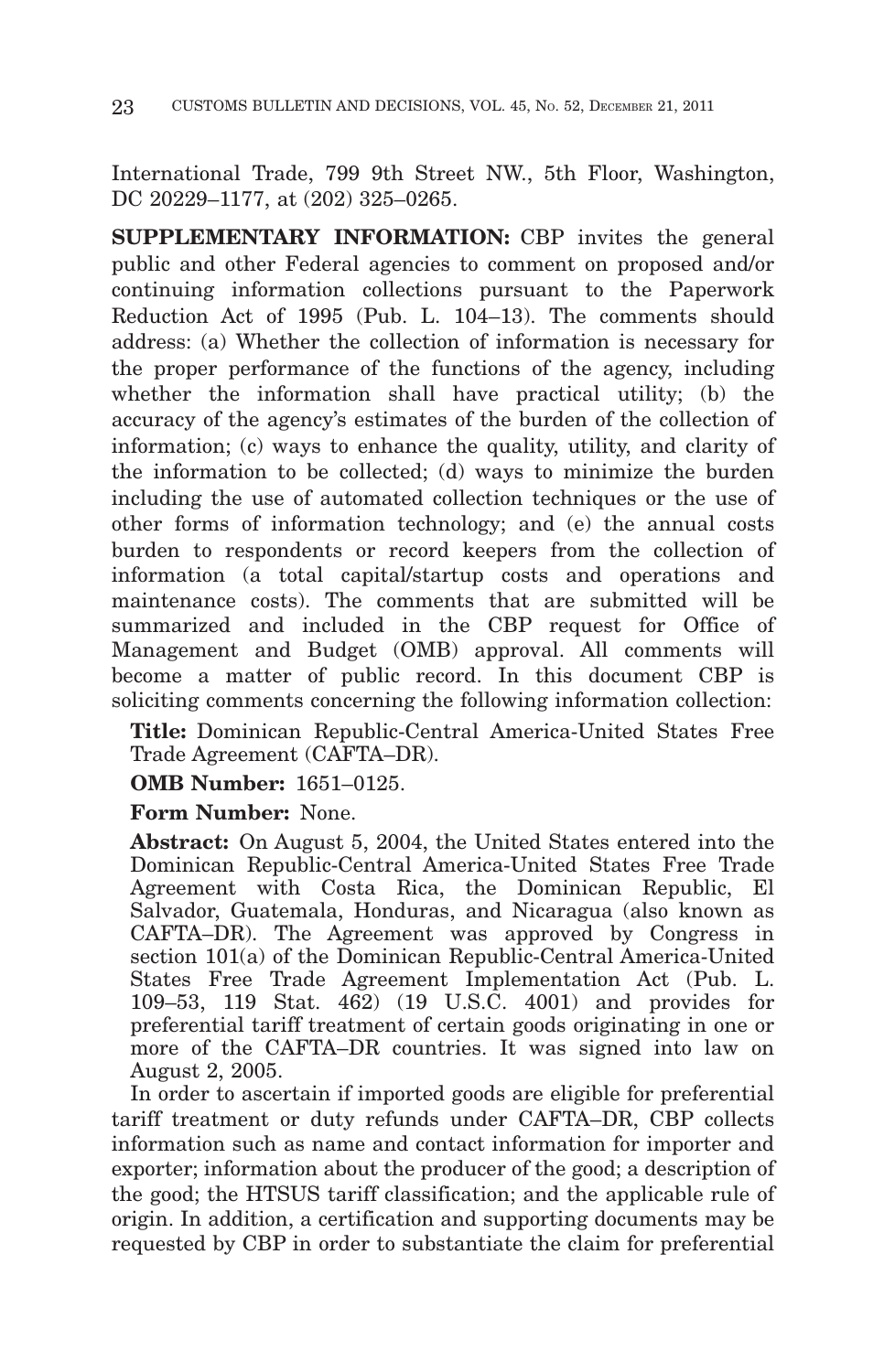tariff treatment. This collection of information is provided for by 19 CFR 10.583 through 19 CFR 10.592.

**Current Actions:** CBP proposes to extend the expiration date of this information collection with no change to the burden hours or to the information collected.

**Type of Review:** Extension (without change).

**Affected Public:** Businesses.

**Estimated Number of Respondents:** 2,500.

**Estimated Total Annual Responses:** 10,000.

**Annual Number of Responses per Respondent:** 4.

**Estimated Time per Response:** 24 minutes.

**Estimated Total Annual Burden Hours:** 4,000.

Dated: November 30, 2011.

TRACEY DENNING, *Agency Clearance Officer, U.S. Customs and Border Protection.* TRAM<br>
Agency (<br>
U.S. Customs<br>
Register, Decemb<br>
TION COLLE

[Published in the Federal Register, December 5, 2011 (76 FR 75893)]

# **AGENCY INFORMATION COLLECTION ACTIVITIES:**

# **Documents Required Aboard Private Aircraft**

**AGENCY:** U.S. Customs and Border Protection, Department of Homeland Security.

**ACTION:** 30-Day notice and request for comments; Extension of an existing information collection: 1651–0058.

**SUMMARY:** U.S. Customs and Border Protection (CBP) of the Department of Homeland Security will be submitting the following information collection request to the Office of Management and Budget (OMB) for review and approval in accordance with the Paperwork Reduction Act: Documents Required Aboard Private Aircraft. This is a proposed extension of an information collection that was previously approved. CBP is proposing that this information collection be extended with no change to the burden hours. This document is published to obtain comments from the public and affected agencies. This proposed information collection was previously published in the **Federal Register** (76 FR 60853) on September 30, 2011, allowing for a 60-day comment period. This notice allows for an additional 30 days for public comments. This process is conducted in accordance with 5 CFR 1320.10.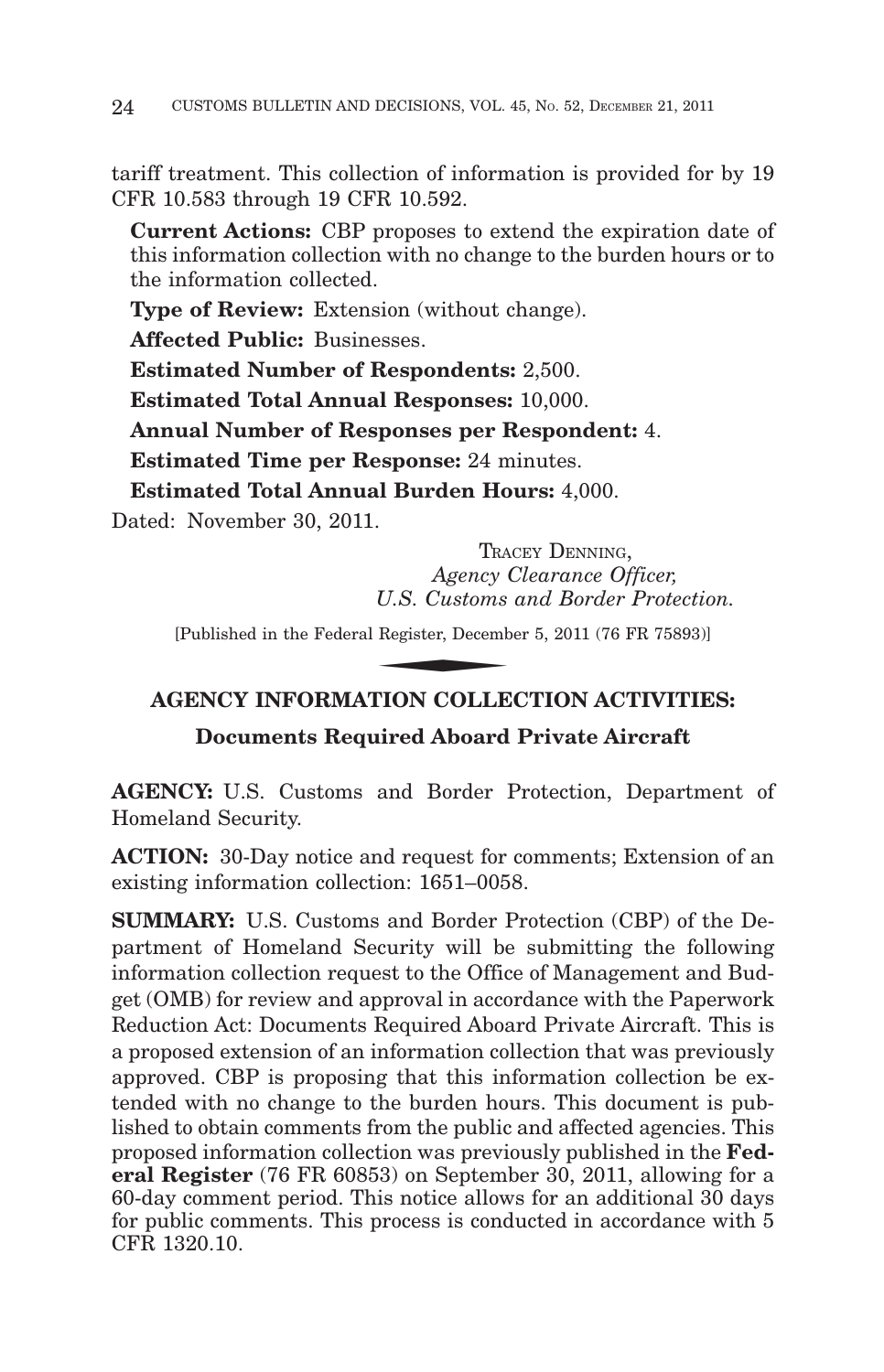**DATES:** Written comments should be received on or before January 6, 2012.

**ADDRESSES:** Interested persons are invited to submit written comments on this proposed information collection to the Office of Information and Regulatory Affairs, Office of Management and Budget. Comments should be addressed to the OMB Desk Officer for Customs and Border Protection, Department of Homeland Security, and sent via electronic mail to *oira\_submission@omb.eop.gov* or faxed to (202) 395–5806.

**SUPPLEMENTARY INFORMATION:** U.S. Customs and Border Protection (CBP) encourages the general public and affected Federal agencies to submit written comments and suggestions on proposed and/or continuing information collection requests pursuant to the Paperwork Reduction Act (Pub. L. 104– 13). Your comments should address one of the following four points:

(1) Evaluate whether the proposed collection of information is necessary for the proper performance of the functions of the agency/component, including whether the information will have practical utility;

(2) Evaluate the accuracy of the agencies/components estimate of the burden of the proposed collection of information, including the validity of the methodology and assumptions used;

(3) Enhance the quality, utility, and clarity of the information to be collected; and

(4) Minimize the burden of the collections of information on those who are to respond, including the use of appropriate automated, electronic, mechanical, or other technological techniques or other forms of information.

**Title:** Documents Required Aboard Private Aircraft.

**OMB Number:** 1651–0058.

**Form Number:** None.

**Abstract:** In accordance with 19 CFR 122.27, a commander of a private aircraft arriving in the U.S. must present several documents to CBP officers for inspection. These documents include: (1) A pilot certificate/license; (2) a medical certificate; and (3) a certificate of registration, which is also called a ''pink slip'' and is a duplicate copy of the Aircraft Registration Application (FAA Form AC  $8050-1$ ). The information on these documents is used by CBP officers as part of the inspection process for private aircraft arriving from a foreign country. This collection of information is authorized by 19 U.S.C. 1433, as amended by Public Law 99–570.